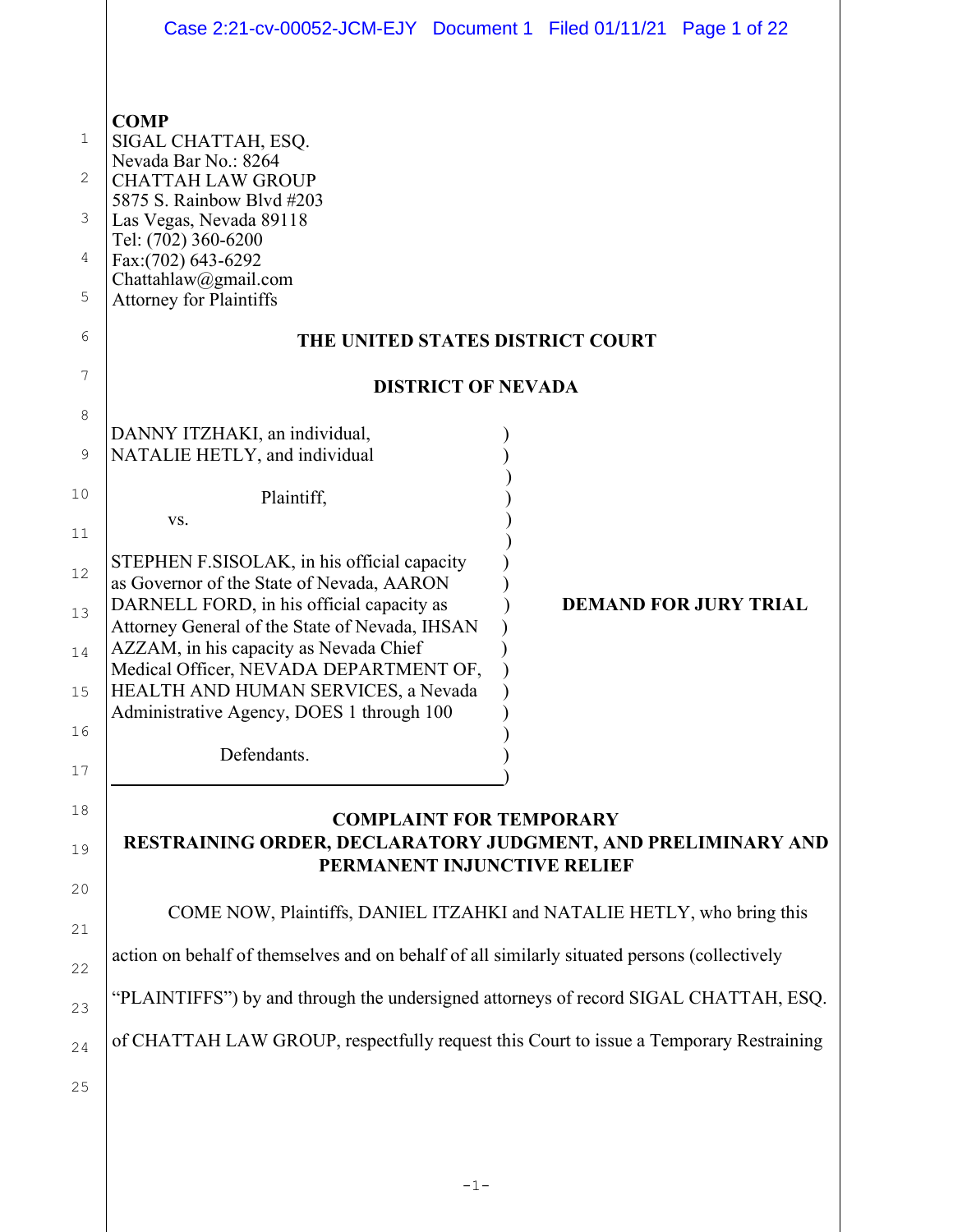Order, Declaratory Judgment, and Preliminary and Permanent Injunctive Relief and Damages. In support thereof, Plaintiff shows unto the Court as follows:

## PRELIMINARY STATEMENT

1. Plaintiffs DANIEL ITZHAKI and NATALIE HETLY are residents of Clark County, Nevada and both over the age of Seventy years of age.

2. Despite Senior citizens and the elderly of the State of Nevada, being an especially vulnerable and protected class, more susceptible to comorbidities and serious bodily harm or death from COVID-19, Defendants and each of them denied this protected group of individuals access to the COVID-19 vaccines in an arbitrary and capricious manner through the establishment of Tier distribution as delineated *infra*.

 3. On December 13, 2020, Defendant Sisolak announced that due to the rising cases of COVID-19, the Statewide pause would be extended to January 15, 2021.

4. On or about December 15, 2020, Nevada began receiving doses of the vaccines distributed by Pfizer-BioNtech and Moderna for distribution through the State's established program.

5. The State of Nevada's key metrics provide that Nevada has on average approximately 1858 confirmed cases daily of the COVID-19 virus.

6. As of the date of this Class Action Complaint, there is a confirmed count of over 250,000 COVID-19 cases, according to the State of Nevada's metrics published by Nevadahealthresponse.nv.gov., with 19 daily deaths published by same.

7. Furthermore, as of the date of filing this Class Action Complaint, the State of Nevada has received more than 205,200 doses of the vaccine according to the Center for Disease Control and Prevention's ("CDC") vaccination data.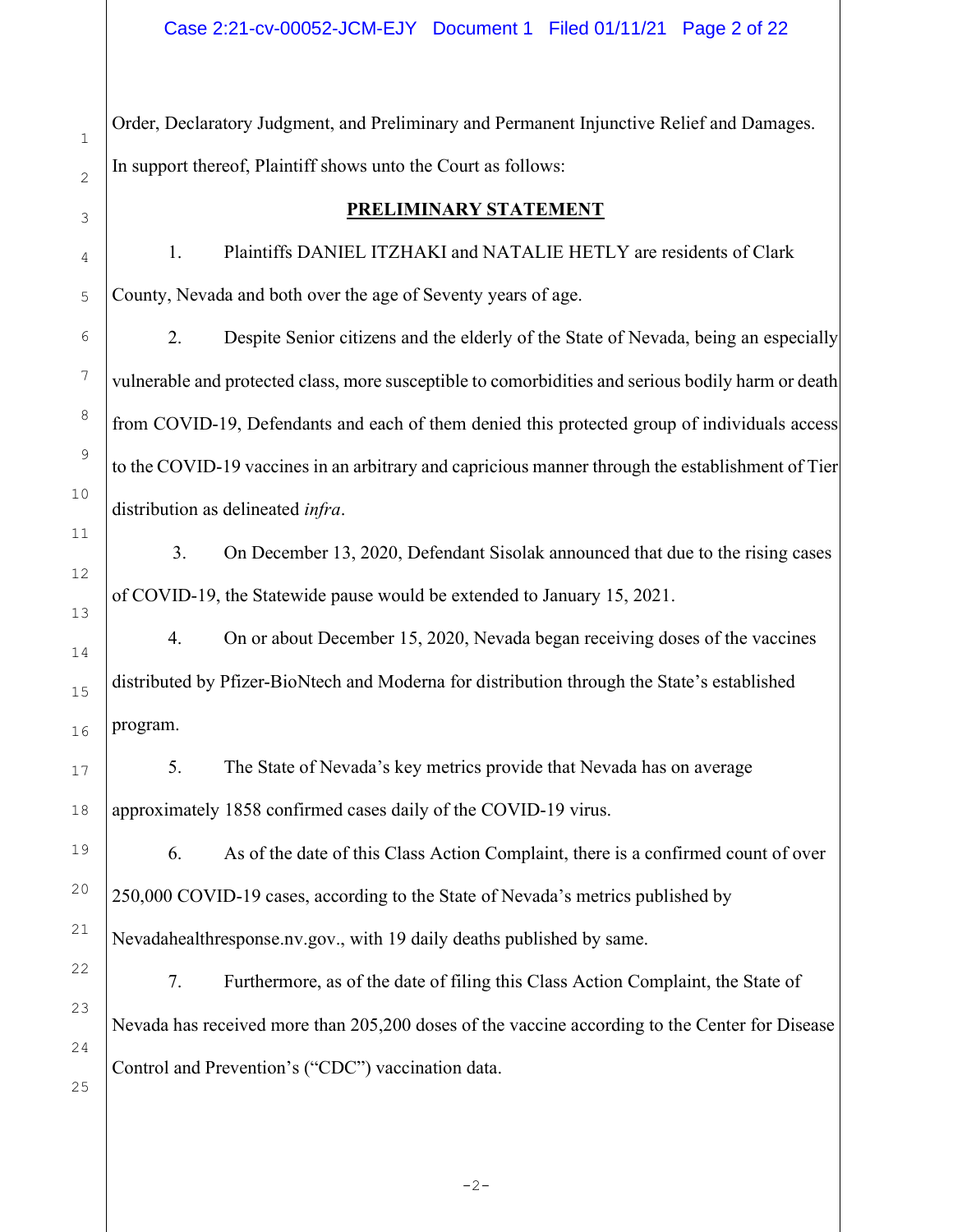8. Less than 2% percent of Nevadans have been vaccinated using only 24% of the dosages received by the State of Nevada by Pfizer- BioNtech and Moderna.

## NATURE OF ACTION AND JURSIDICTION

9. This is a civil action under 42 U.S.C § 1983 seeking damages and injunctive relief against Defendants for committing acts, under color of law, with the intent and for the purpose of depriving Plaintiffs of rights secured under the Constitution and laws of the United States; retaliating against Plaintiffs; and for refusing or neglecting to prevent such deprivations and denials to Plaintiff.

 10. This action arises under 42 U.S.C. § 1983 in relation to Defendants' deprivation of Plaintiffs' Constitutional rights to Due Process and Equal Protection under the Fifth and Fourteenth Amendments, and their rights against Cruel and Unusual Punishment under the Eighth Amendment to the U.S. Constitution. Accordingly, this Court has Federal Question Jurisdiction under 28 U.S.C. §§ 1331 and 1343.

 11. This Court has authority to award the requested declaratory relief under 28 U.S.C. § 2201; the requested injunctive relief and damages under 28 U.S.C. § 1343(a); and attorneys' fees and costs under 42 U.S.C. § 1988. Plaintiffs, therefore, on behalf of themselves and all others similarly situated, seek damages and declaratory and injunctive relief accordingly.

 12. The District of Nevada is the appropriate venue for this action pursuant to 28 U.S.C. §§ 1391(b)(1) and (2) because it is the District in which Defendants either maintain offices or do substantial official government work in, exercise their authority in their official capacities, and will continue to enforce the Orders; and it is the District in which substantially all of the events giving rise to the claims occurred.

25

1

2

3

4

5

6

7

8

9

10

11

12

13

14

15

16

17

18

19

20

21

22

23

24

13. This Court has supplemental jurisdiction over Plaintiffs' state law claims pursuant

-3-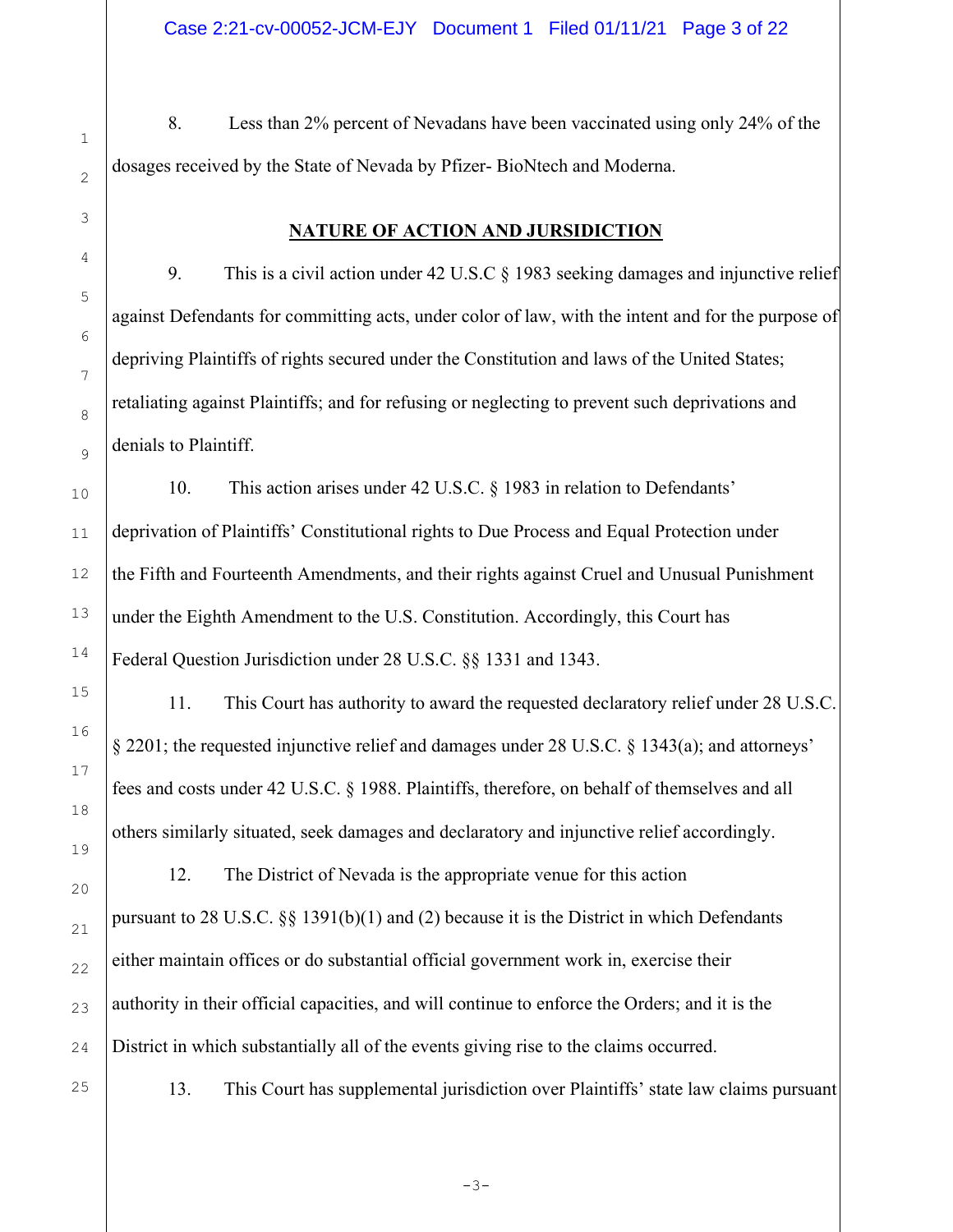to 28 U.S.C. § 1367(a) because they are part of the same case and controversy described by Plaintiffs' federal claims.

#### THE PARTIES

#### **PLAINTIFFS**

 14. Plaintiff DANIEL ITZHAKI is a citizen of the United States and was, at all times relevant to this complaint, a resident of Clark County having attained the age of 74 years old.

 15. Plaintiff NATALIE HETLY, is a citizen of the United States and was, at all times relevant to this complaint, a resident of Clark County, Nevada having attained the age of 70 years old.

#### DEFENDANTS

 16. Defendant STEPHEN F. SISOLAK, at all times relevant to this complaint, a resident of the State of Nevada, acting as the Governor of the State of Nevada.

 17. Defendant AARON DARNELL FORD, was and is at all times relevant herein the Attorney General for the State of Nevada.

 18. Defendant IHSAN AZZAM, Ph.D., M.D., was and is at all times relevant herein the Chief Medical Examiner for the State of Nevada, relegated by Defendant Governor Sisolak during the COVID-19 period and acting on his behalf.

 19. Defendant. NEVADA DEPARTMENT OF, HEALTH AND HUMAN SERVICES (hereinafter "DHHS"), was and is at all times relevant herein an Administrative Agency operating in the State of Nevada, acting with and at the direction of Defendant Governor Sisolak

 20. At all times pertinent herein, Defendants were agents, servants, employees, or joint venturers of every other Defendant, and at all times mentioned herein were acting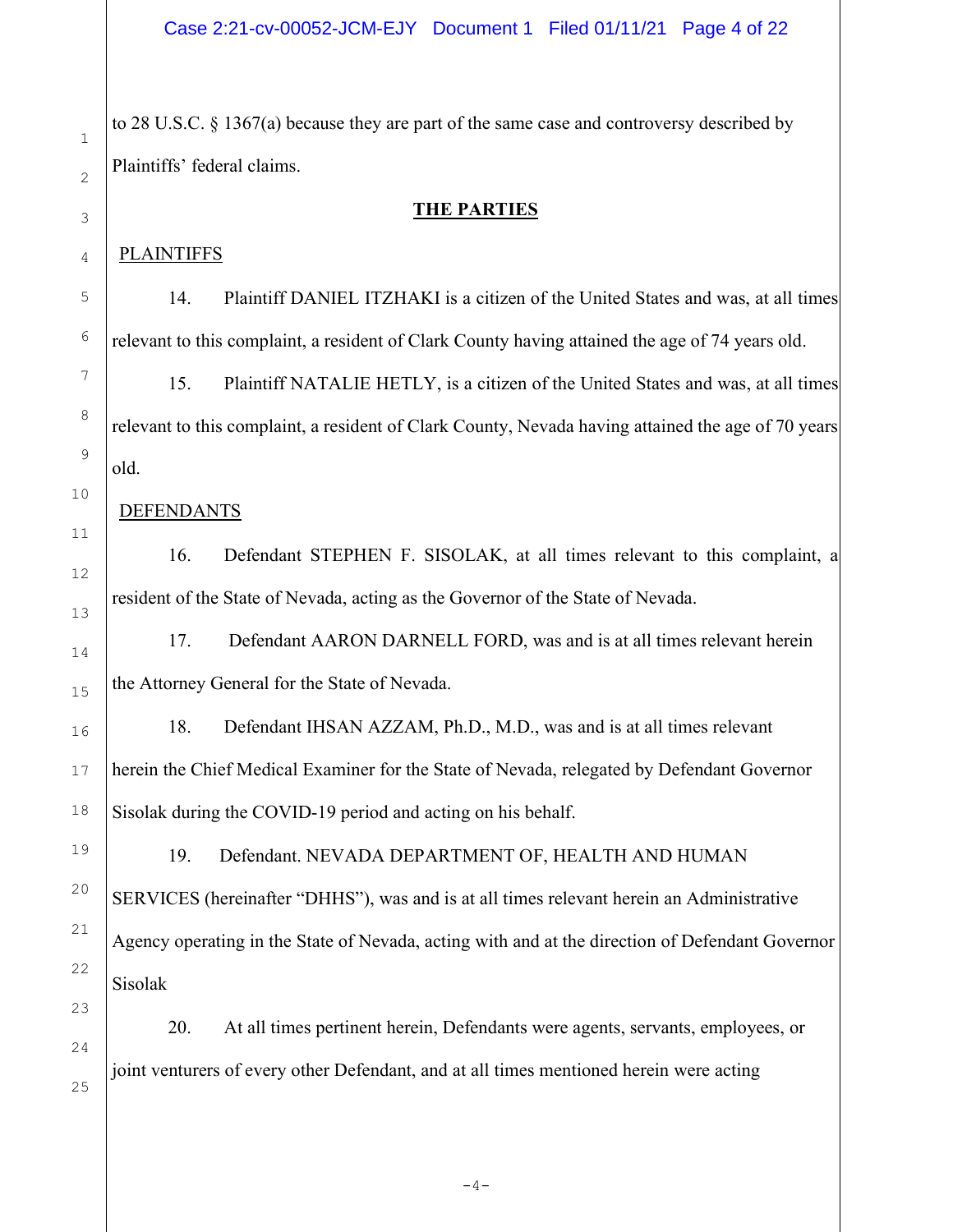#### Case 2:21-cv-00052-JCM-EJY Document 1 Filed 01/11/21 Page 5 of 22

within the scope and course of said agency, employment, or joint venture, with knowledge and permission and consent of all other named Defendants. Whenever and wherever reference is made in this Complaint to any acts by Defendants, such allegations and references shall also be deemed to mean the acts of each Defendant acting individually, jointly or severally.

 21. All of the actions taken by Defendants and/or those acting on behalf of Defendants and referred to herein, were done by Defendants while acting under color or state of law and had the effect of depriving Plaintiffs of rights secured by the Constitution and laws of the United States.

 22. The true names and capacities, whether individual, corporate, associate, or otherwise, of Defendants DOES 1 through 100, are unknown to Plaintiffs, who therefore sue said Defendants by such fictitious names. Plaintiffs are informed and believe and thereon allege that each of the Defendants designated herein as a DOE is responsible in some manner for the events and happenings herein referred to. As such, Plaintiffs will seek leave of Court to amend this Complaint to insert the true names and capacities of said Defendant as they become identified.

## CLASS ALLEGATIONS

23. The treatment to which Plaintiffs, and the class they represent, have and will be subjected, specifically the arbitrary denial of medical care, the arbitrary restriction of drugs approved by the FDA for use in the vaccination against COVID-19, the violation of NRS 441A.200, the violation of Plaintiffs' First, Fifth and Eighth Amendment Constitutional rights – were all performed pursuant to the policies, customs, and/or practices of Defendants.

-5-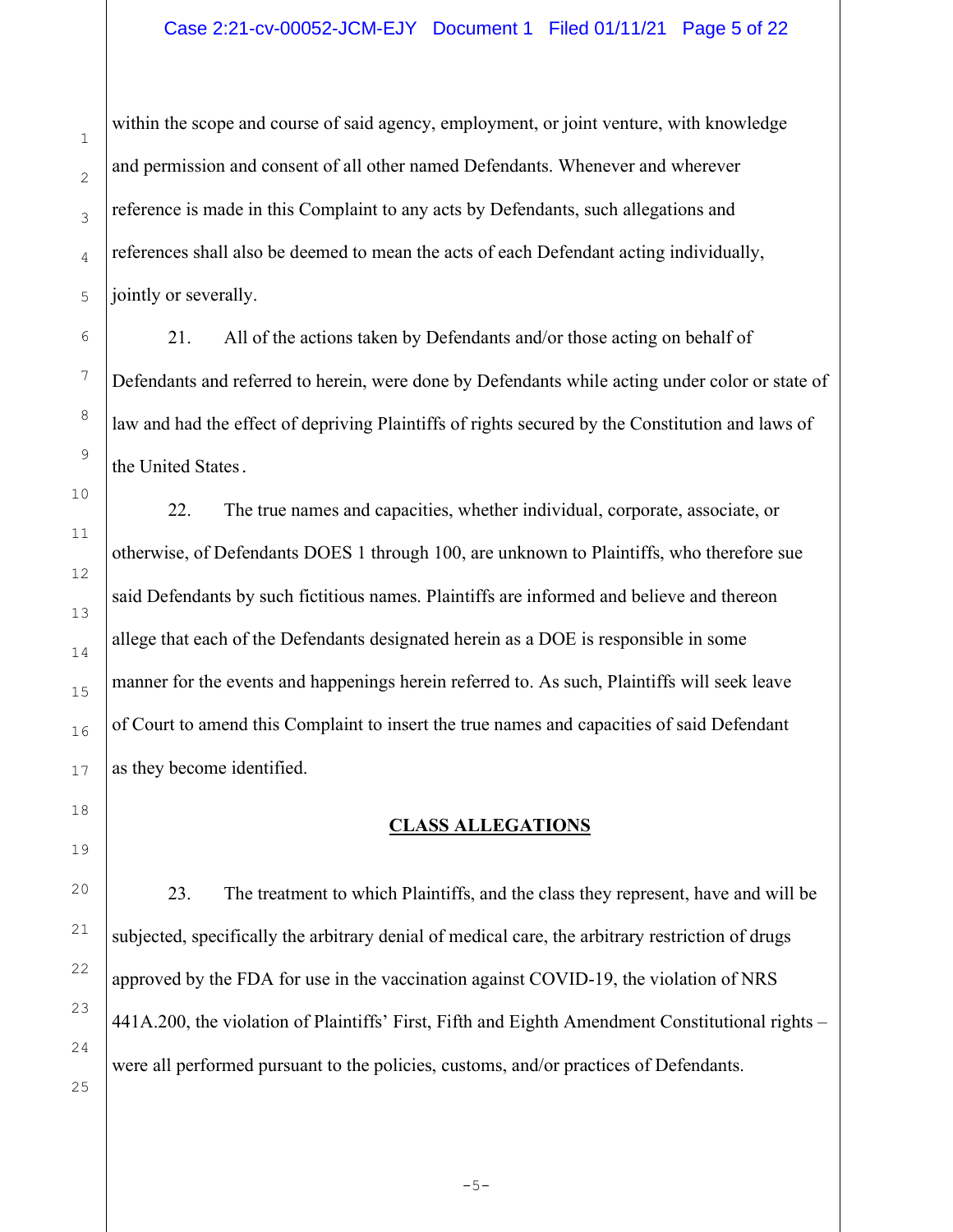## Case 2:21-cv-00052-JCM-EJY Document 1 Filed 01/11/21 Page 6 of 22

24. Plaintiffs, on behalf of themselves and of the class of similarly situated persons, seek an order declaring that Defendants' treatment of Plaintiffs pursuant to these policies, customs, and/or practices is unlawful.

25. Plaintiffs bring this action on their own behalf and on behalf of all persons similarly situated, pursuant to Federal Rule of Civil Procedure 23(b)(3). Plaintiffs seek certification of a class defined as follows:

a. All persons qualified to old age benefits, under 42 U.S. Code CHAPTER 7 and defined under §402 of said Chapter; to wit: individuals sixty-two (62) years of age at the time of filing this action *i.e.*, all individuals born on or after January 11, 1959.

b. All persons who were unable to receive the COVID- 19 vaccinations distributed to the State of Nevada according to eligibility under the Tier distribution program;

c. All persons who were deprived of their Constitutional and Statutory rights under NRS 441A.200 and as described in Roe v. Wade (1973); and

d. All persons affected by the wanton and reckless disregard of Defendants' conduct to the detriment of the residents of the State of Nevada.

26. Pursuant to Federal Rule of Civil Procedure 23(a), the members of the class are so numerous that joinder of all members is impractical. Plaintiffs do not know the exact number of class members. Plaintiffs are informed and believe, and thereupon allege that there are more than 300,000 persons in the class defined above.

27. Pursuant to Federal Rule of Civil Procedure 23(a), Plaintiffs are informed and believe, and thereupon allege, that there are questions of law and fact common to the class, including but not limited to: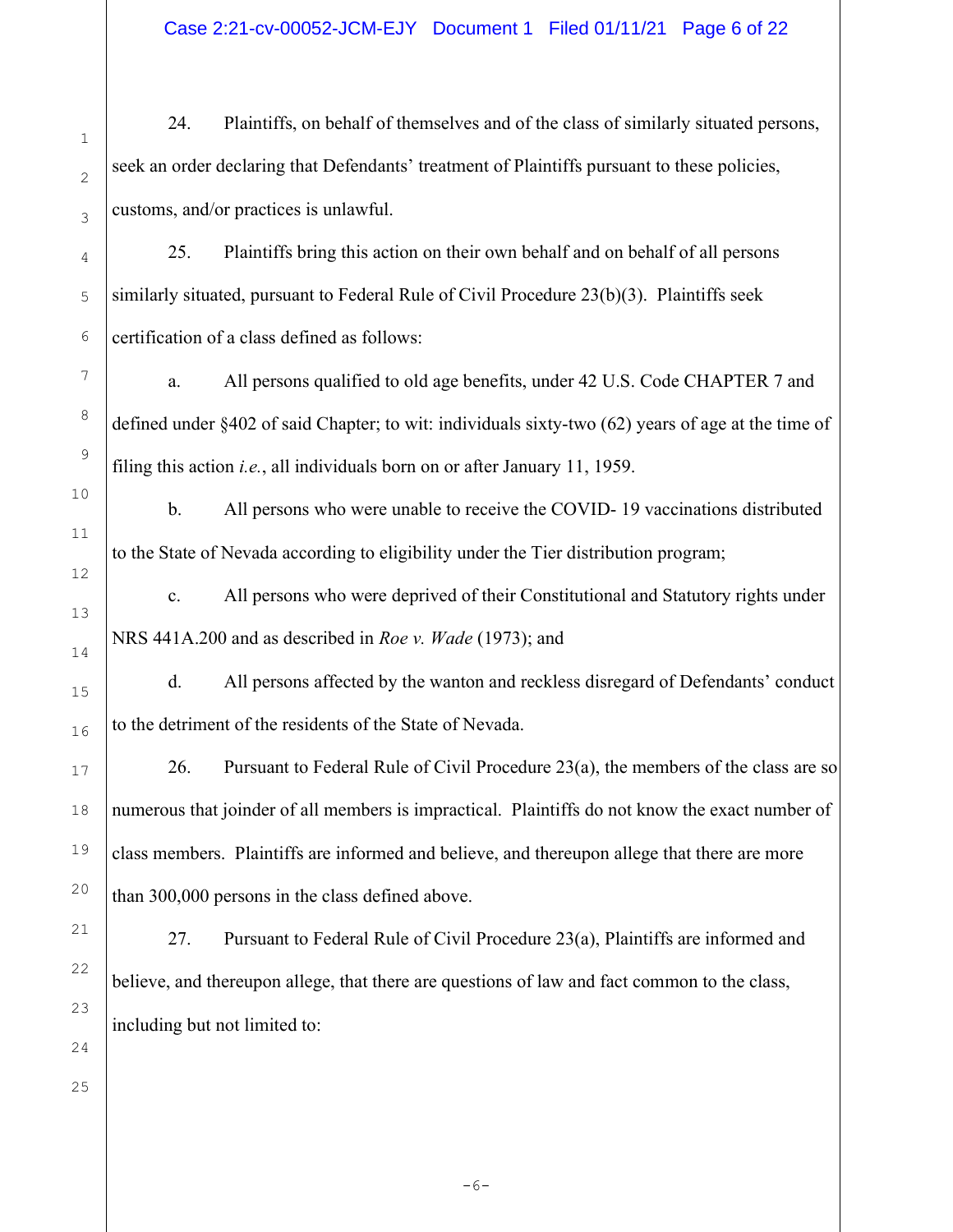a. Whether Defendants' designation of class members as defined by 42 USC §402 through an arbitrarily Tiered vaccination program was arbitrary and capricious action taken by Defendant Governor Sisolak and the Defendants named above;

b. Whether the emergency regulation prohibiting the prescription and issuance, filling, and dispensing of Pfizer-BioNtech and Moderna COVID-19 vaccines was arbitrary and capricious action and willful misconduct on behalf of Defendant Governor Sisolak and Codefendants.

c. Whether Defendants' bad faith and willful misconduct harmed the Plaintiff class and precluded them from obtaining vaccinations violates their right against cruel and unusual punishment under the Eighth Amendment of the United States Constitution;

d. Whether Defendants engaged in gross negligence, willful misconduct, and bad faith and are liable for violating the First, Fourth, Eighth and Fourteenth Amendment rights of the Plaintiff class; and

e. Whether Defendants should be enjoined from engaging in this gross negligence and willful misconduct which has been detrimental to the State of Nevada and its residents.

28. Pursuant to Federal Rule of Civil Procedure 23(a), Plaintiffs' claims are typical of the class they seek to represent. Plaintiffs and the class they seek to represent were all subjected to violations of their Constitutional rights over the course of the past four weeks in the State of Nevada.

29. Plaintiffs have the same interests and have suffered the same type of injuries as the proposed class. Each proposed class member suffered actual damages as a result of the challenged conduct.

23 24

25

1

2

3

4

5

6

7

8

9

10

11

12

13

14

15

16

17

18

19

20

21

22

 $-7-$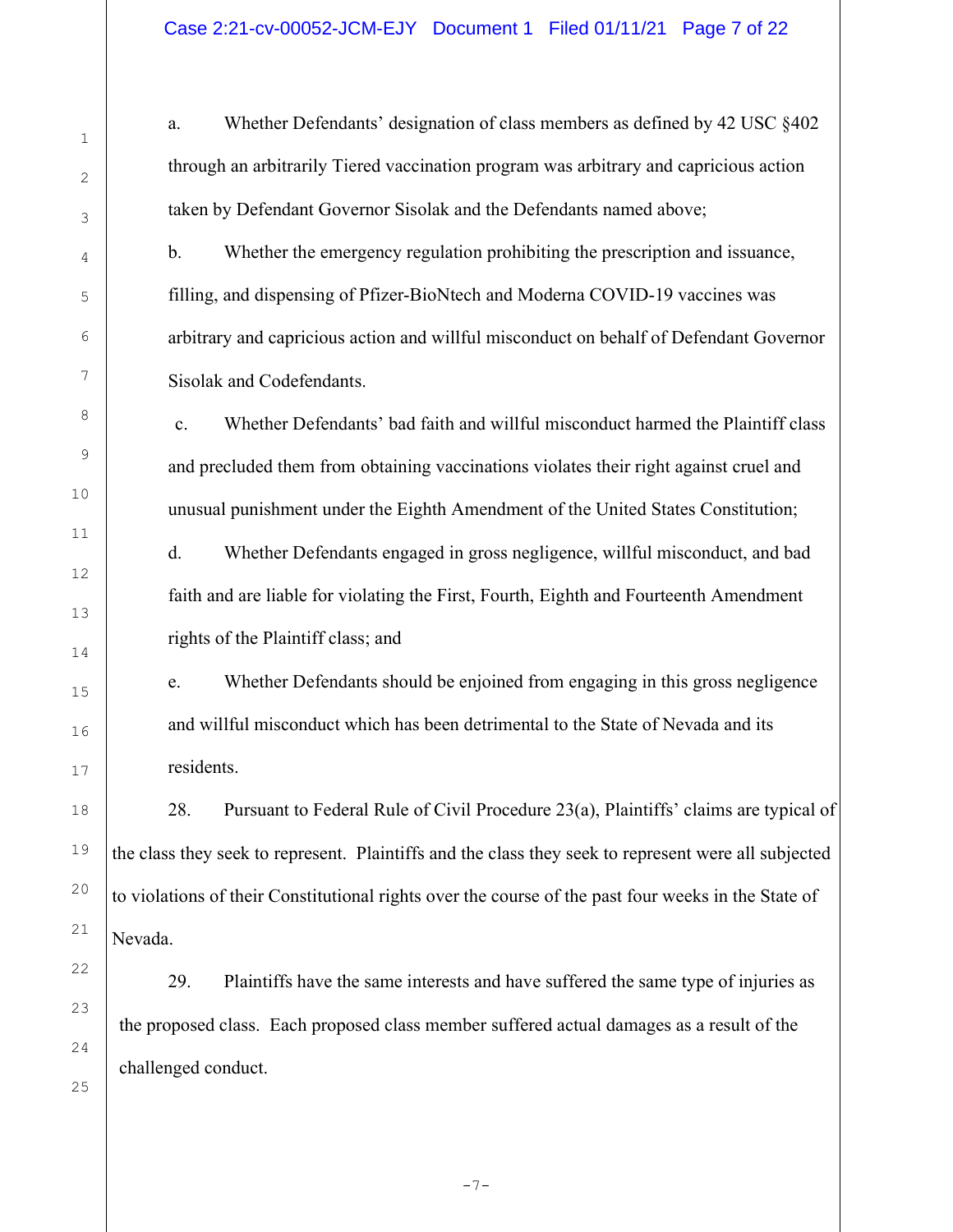30. Plaintiffs' claims arose because of Defendants' policies, customs, and/or practices. Plaintiffs' claims are based upon the same legal theories as the claims of the proposed class members.

31. Plaintiffs' counsel has the resources, experience, and expertise to successfully prosecute this action against Defendants. Counsel knows of no conflicts among any members of the class, or between counsel and any members of the class.

32. Pursuant to Federal Rule of Evidence 23(b)(3), upon certification, class members must be furnished with the best notice practicable under the circumstances, including individual notice to all members who can be identified through reasonable effort.

33. If this action is certified as a class action, Plaintiffs contemplate that individual notice will be given to class members, at such last known address by first class mail, as well as notice by publication informing them of the following:

a. The pendency of the class action and the issues common to the class;

b. The nature of the action;

c. The right to "opt-out" of the action within a given time, in which event they will not be bound by a decision rendered in the class action;

d. Their right to "opt-out" to be represented by their own counsel and to enter an appearance in the case, otherwise they will be represented by the named class Plaintiffs and their counsel; and

e. Their right, if they do not "opt-out", to share in any recovery in favor of the class, and conversely, to be bound by any judgment on the common issues adverse to the class.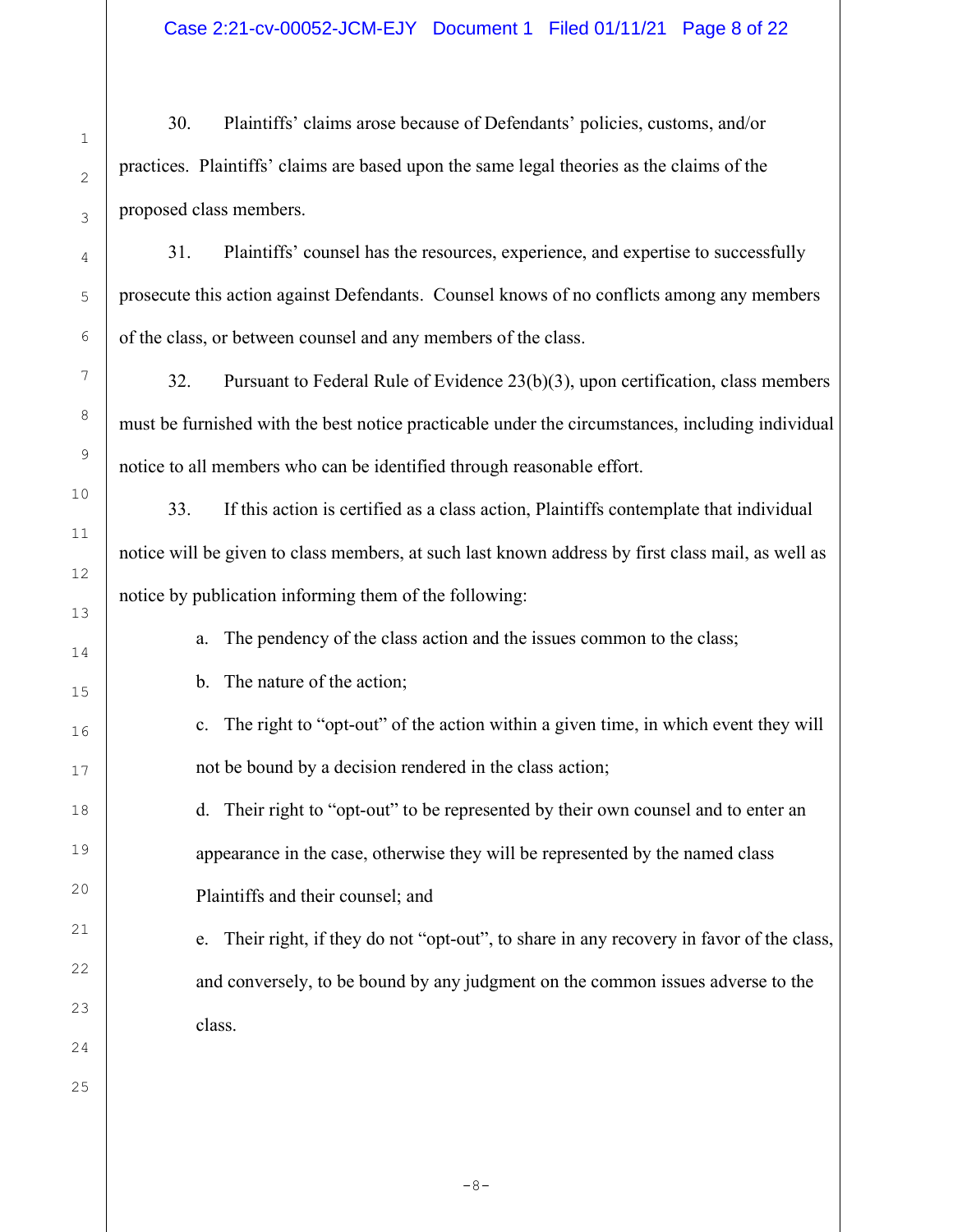1 2

3

## SUMMARY OF FACTS

34. On May 15, 2020, United States President Donald J. Trump, announced a public-private initiative named Operation Warp Speed (OWS) to facilitate and accelerate the development, manufacturing, and distribution of COVID-19 vaccines, therapeutics, and diagnostics.

35. The program promoted mass production of multiple vaccines, and different types of vaccine technologies, based on preliminary evidence, allowing for faster distribution if clinical trials confirm one of the vaccines is safe and effective.

36. In October 2020, Alex Azar predicted 100 million available doses by the end of the 2020 year.

37. On or about October 29, 2020, Defendants DHHS issued a roadmap for vaccination in Nevada labeled, Vaccination Planning Assumptions for Jurisdictions which continues to be updated from time to time.

38. On November 9, 2020, the Pfizer-BioNTech partnership announced positive early results from its Phase III trial of the BNT162b2 vaccine candidate, and on December 11, 2020 the FDA provided emergency use authorization, initiating the distribution of the vaccine followed by the Centers for Disease Control and Prevention (CDC)'s recommendation for use, clearing the way for delivery and administration of the vaccine throughout the United States.

39. Vaccine doses purchased by Operation Warp Speed were sent from manufacturers via UPS and FedEx to locations specified by state governments.

40. The Federal Pharmacy Partnership delivered doses to CVS and Walgreens locations, which then send pharmacists for mass vaccinations at care facilities like nursing homes.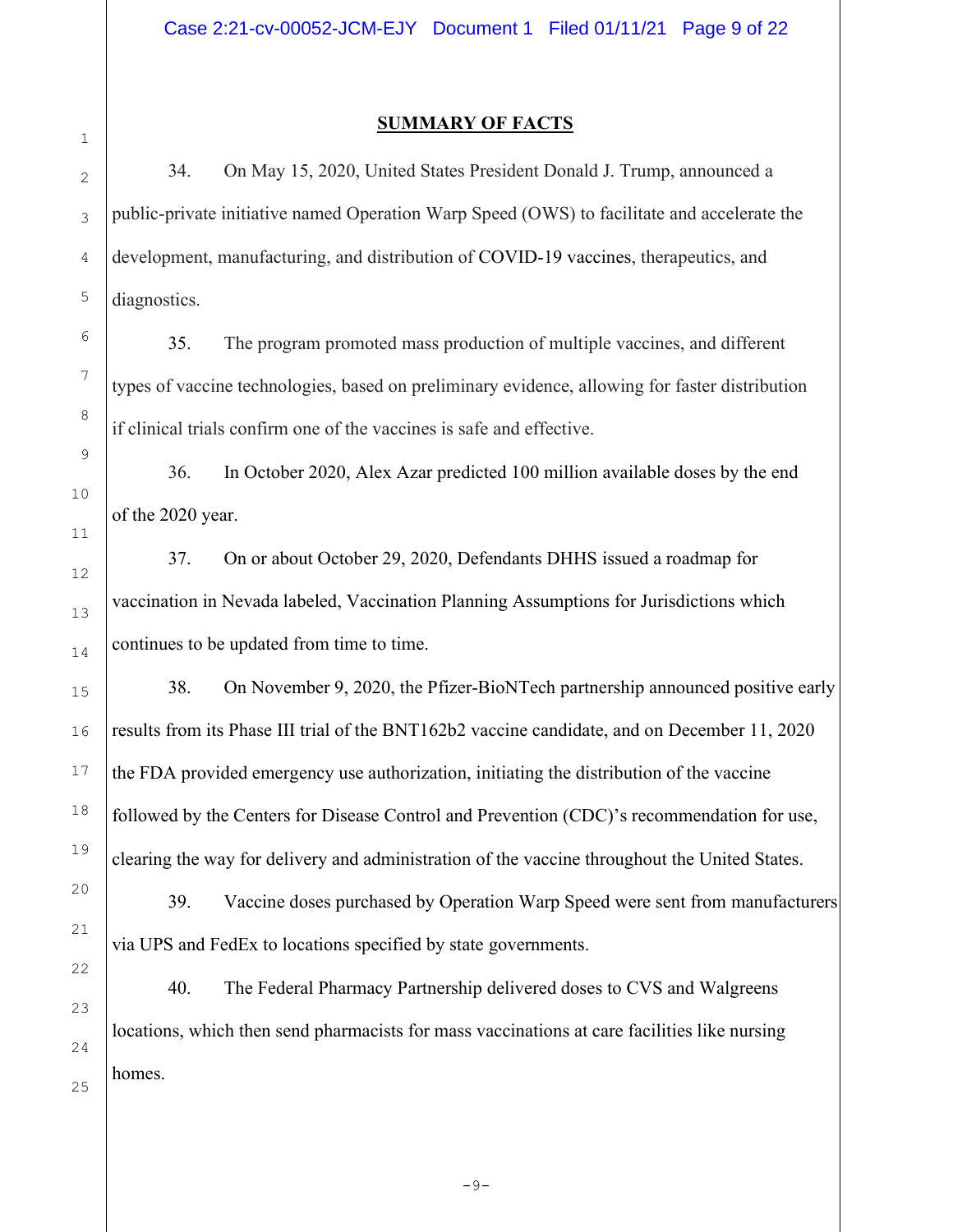1 2 3 4 5 6 7 8 9 10 11 12 13 14 15 16 17 18 19 20 21 22 23 24 25 41. Defendant IHSAN AZZAM, Nevada's Chief Medical Officer provides direction for the State's immunization program which commenced in November, 2020, with the plan to distributed the vaccines upon arrival in the State of Nevada. 42. While COVID-19 vaccines were issued to the State of Nevada in limited supply, distribution was to be determined in direct proportion to the nation's adult population 18 years and older. 43. The pro rata method was approved on Nov. 6, 2020, by United States Health and Human Services Secretary Alex Azar. 44. Once vaccines were allocated, it was up to each State's jurisdiction or agency to place orders, designate delivery points, prioritize recipients and administer vaccines to the American people. 45. The Southern Nevada Health District established a tiered distribution is planned to ensure there is equitable access to the vaccine by the *critical populations* identified by the Centers for Disease Control and Prevention (CDC). TIER 1 General Medical and Surgical Hospital •Long Term Care Facility Staff and Residents • Psychiatric and Substance Disorder Hospital • Emergency Medical Services Personnel • Public Health Workforce • Laboratory Workers • Pharmacists and Pharmacy Technicians • Outpatient and Home Health Providers • Nevada Department of Corrections Staff • Law Enforcement and Public Safety TIER 2 • Deployed and mission critical personnel who play an essential role in national security • Emergency Operations Center Staff • POD Volunteers • Education and Childcare Staff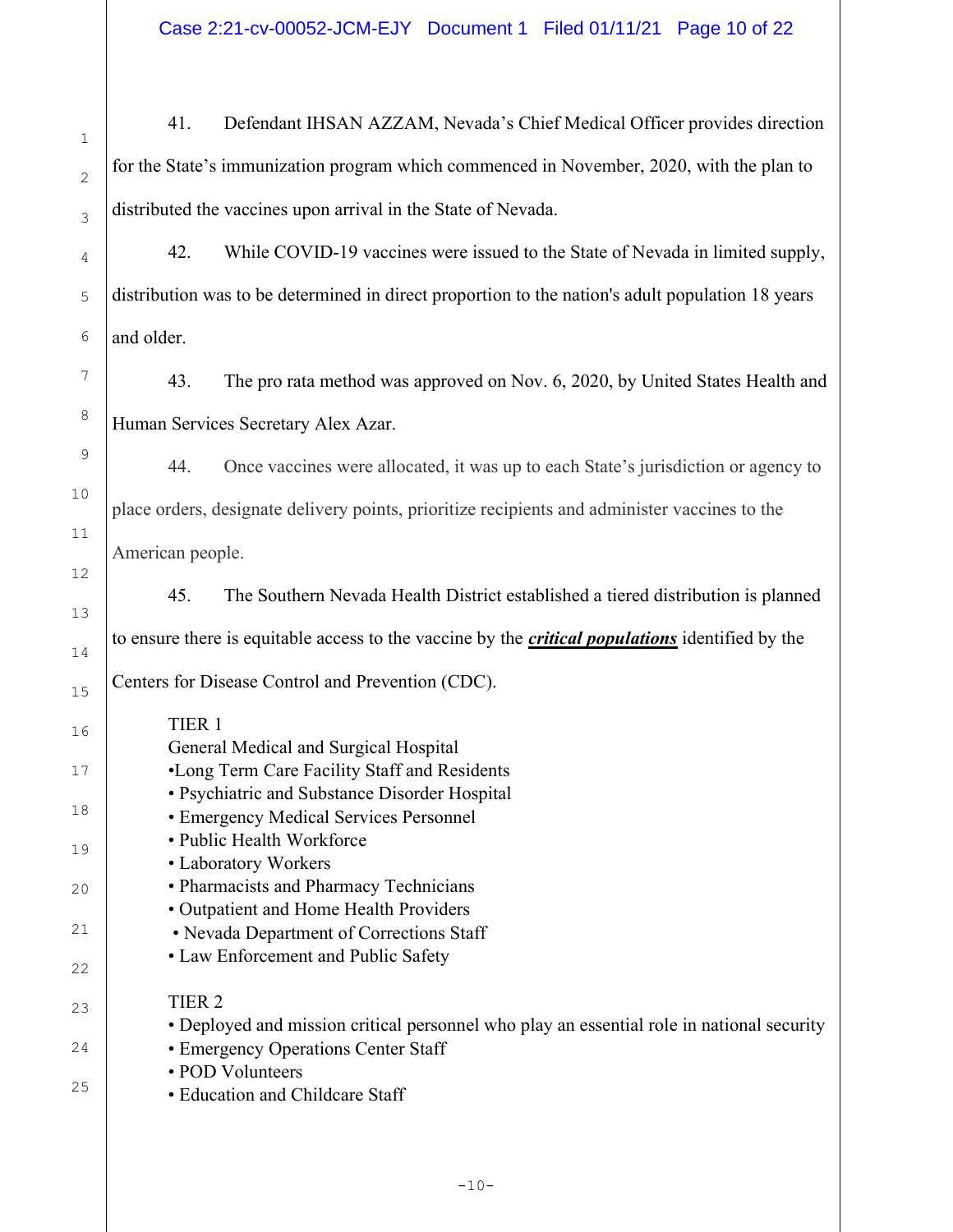|                                                    | Case 2:21-cv-00052-JCM-EJY Document 1 Filed 01/11/21 Page 11 of 22                                                                                                                                                                                                                                                                                                                                                                                                                                                                                                                                                                                 |  |  |  |  |  |
|----------------------------------------------------|----------------------------------------------------------------------------------------------------------------------------------------------------------------------------------------------------------------------------------------------------------------------------------------------------------------------------------------------------------------------------------------------------------------------------------------------------------------------------------------------------------------------------------------------------------------------------------------------------------------------------------------------------|--|--|--|--|--|
| 1<br>2<br>3<br>4<br>5<br>6<br>7<br>8               | • Nevada System of Higher Education (NSHE) Faculty<br>• Essential Public Transportation<br>• Agriculture and Food Processing<br>• Essential Retail Workers<br>• Logistics and Supply Chain<br>• Utilities and Communications Infrastructure<br>• NDOT and Local Emergency Road Personnel<br>• Community Support (e.g., food banks, DETR, WIC)<br>• Airport Operations<br>· Depository Credit Institution Workforce<br>• Mortuary Services<br>• Remaining Public Health Workforce<br>• Additional Critical Infrastructure<br>• Inmates                                                                                                              |  |  |  |  |  |
| 9<br>10<br>11<br>12<br>13<br>14                    | TIER <sub>3</sub><br>• Transitional Housing for Released Offenders<br>• Homeless<br>• People with Underlying Health Conditions that are at Increased Risk for Severe Illness<br>from COVID-19<br>• Elderly Nevadans Age 65+ without Underlying Health Conditions<br>• Remainder of NSHE Staff<br>TIER <sub>4</sub>                                                                                                                                                                                                                                                                                                                                 |  |  |  |  |  |
| 15                                                 | • Healthy People Aged 16-64                                                                                                                                                                                                                                                                                                                                                                                                                                                                                                                                                                                                                        |  |  |  |  |  |
| 16<br>17<br>18<br>19<br>20<br>21<br>22<br>23<br>24 | According to the US National Library of Medical & National Institutes of Health<br>46.<br>elderly <sup>1</sup> patients with COVID-19 indicated relatively higher proportion of comorbidities, and the<br>most common were atherosclerotic cardiovascular disease (56.5%), hypertension (43.5%) and<br>chronic pulmonary disease (21.7%). The proportion of severe cases was higher in elderly group<br>than that in non-elderly group (73.9% and 42.2%, respectively).<br>During hospitalization, elderly patients indicated relatively higher proportion of<br>47.<br>complications, such as shock $(21.7\%)$ , respiratory failure $(21.7\%)$ . |  |  |  |  |  |
| 25                                                 |                                                                                                                                                                                                                                                                                                                                                                                                                                                                                                                                                                                                                                                    |  |  |  |  |  |

<sup>&</sup>lt;sup>1</sup> Elderly patients are those over the age of 60 years old and non-elderly group under 60 years old.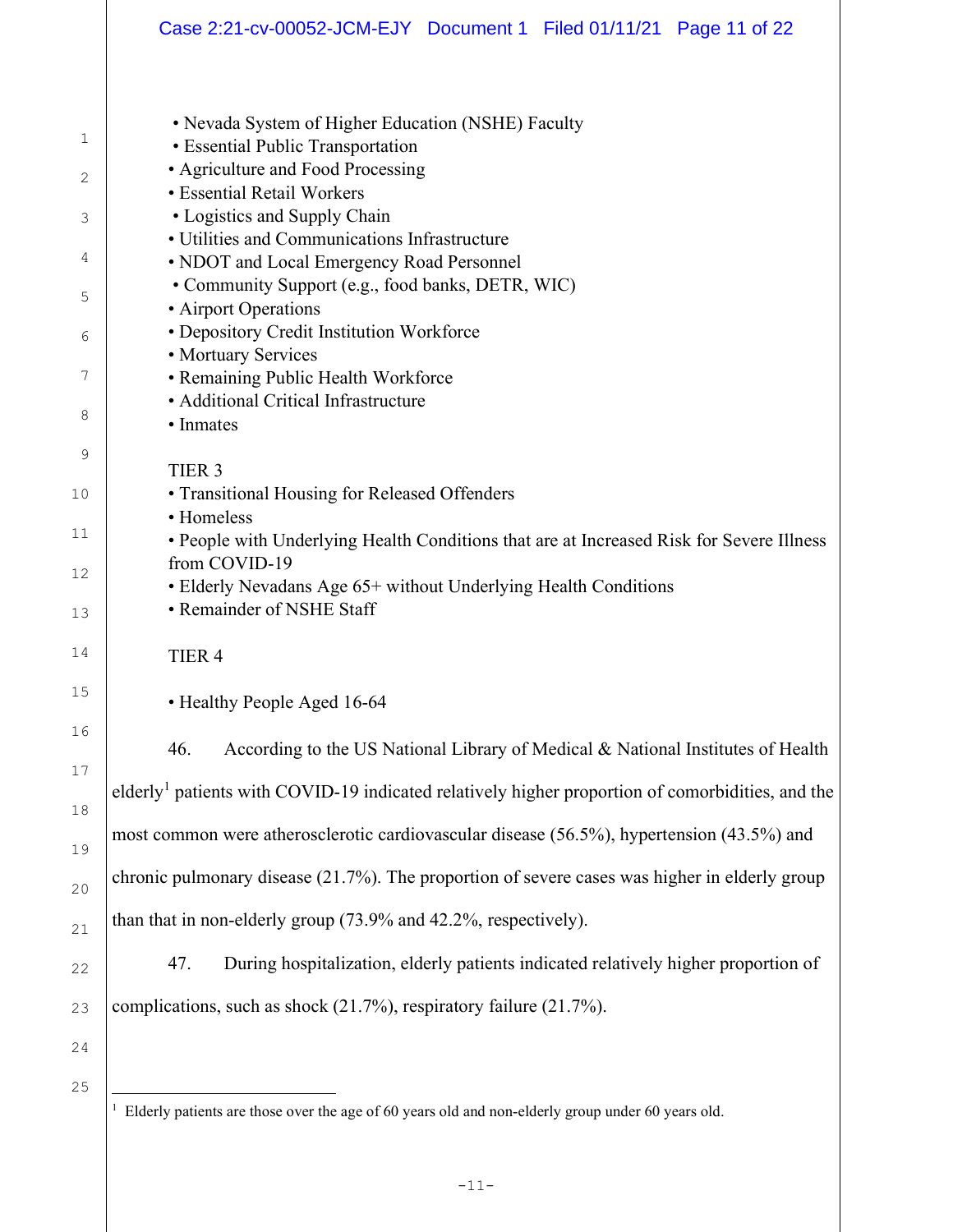Case 2:21-cv-00052-JCM-EJY Document 1 Filed 01/11/21 Page 12 of 22

| 1              | 48.                                                                                                                                                                | The proportion of patients with a decreased number of CD8+ lymphocytes                           |  |  |  |  |
|----------------|--------------------------------------------------------------------------------------------------------------------------------------------------------------------|--------------------------------------------------------------------------------------------------|--|--|--|--|
| $\overline{c}$ | (82.6%) and B lymphocytes (77.8%) in elderly patients is found to be significantly higher than                                                                     |                                                                                                  |  |  |  |  |
| 3              | that in non-elderly groups (48.9% and 44.8%, respectively).                                                                                                        |                                                                                                  |  |  |  |  |
| 4              | 49.                                                                                                                                                                | Elderly patients with COVID-19 had a high proportion of severe cases and                         |  |  |  |  |
| 5              | comorbidities, more likely to show low immune function, and indicate higher proportion of                                                                          |                                                                                                  |  |  |  |  |
| 6              | complications.                                                                                                                                                     |                                                                                                  |  |  |  |  |
| 7              | 50.                                                                                                                                                                | According to the CDC, 8 out of 10 COVID deaths reported in the US have been                      |  |  |  |  |
| 8              | in adults 65 or older.                                                                                                                                             |                                                                                                  |  |  |  |  |
| 9              | 51.                                                                                                                                                                | Based on the CDC guidelines, adults of any age with the following                                |  |  |  |  |
| 10             |                                                                                                                                                                    | conditions might be at an increased risk for severe illness from the virus that causes COVID-19: |  |  |  |  |
| 11             |                                                                                                                                                                    | Asthma (moderate-to-severe)                                                                      |  |  |  |  |
| 12             | Cerebrovascular disease (affects blood vessels and blood supply to the brain)<br>Cystic fibrosis                                                                   |                                                                                                  |  |  |  |  |
| 13             | Hypertension or high blood pressure                                                                                                                                |                                                                                                  |  |  |  |  |
| 14             | Immunocompromised state (weakened immune system) from blood or bone marrow<br>transplant, immune deficiencies, HIV, use of corticosteroids, or use of other immune |                                                                                                  |  |  |  |  |
| 15             | weakening medicines<br>Neurologic conditions, such as dementia                                                                                                     |                                                                                                  |  |  |  |  |
| 16             | Liver disease<br>Overweight (BMI > 25 kg/m <sup>2</sup> , but < 30 kg/m <sup>2</sup> )                                                                             |                                                                                                  |  |  |  |  |
| 17             | Pulmonary fibrosis (having damaged or scarred lung tissues)<br>Thalassemia (a type of blood disorder)                                                              |                                                                                                  |  |  |  |  |
| 18             | Type 1 diabetes mellitus                                                                                                                                           |                                                                                                  |  |  |  |  |
| 19             | 52.                                                                                                                                                                | On December 13, 2020, Sisolak announced that due to the rising cases of                          |  |  |  |  |
| 20             |                                                                                                                                                                    | COVID-19, the Statewide pause would be extended to January 15, 2021.                             |  |  |  |  |
| 21             | 53.                                                                                                                                                                | On or about December 15, 2020, Nevada began receiving doses of the vaccines                      |  |  |  |  |
| 22             |                                                                                                                                                                    | distributed by Pfizer-BioNtech and Moderna for distribution through the State's established      |  |  |  |  |
| 23             | program.                                                                                                                                                           |                                                                                                  |  |  |  |  |
| 24             |                                                                                                                                                                    |                                                                                                  |  |  |  |  |
| 25             |                                                                                                                                                                    |                                                                                                  |  |  |  |  |
|                |                                                                                                                                                                    |                                                                                                  |  |  |  |  |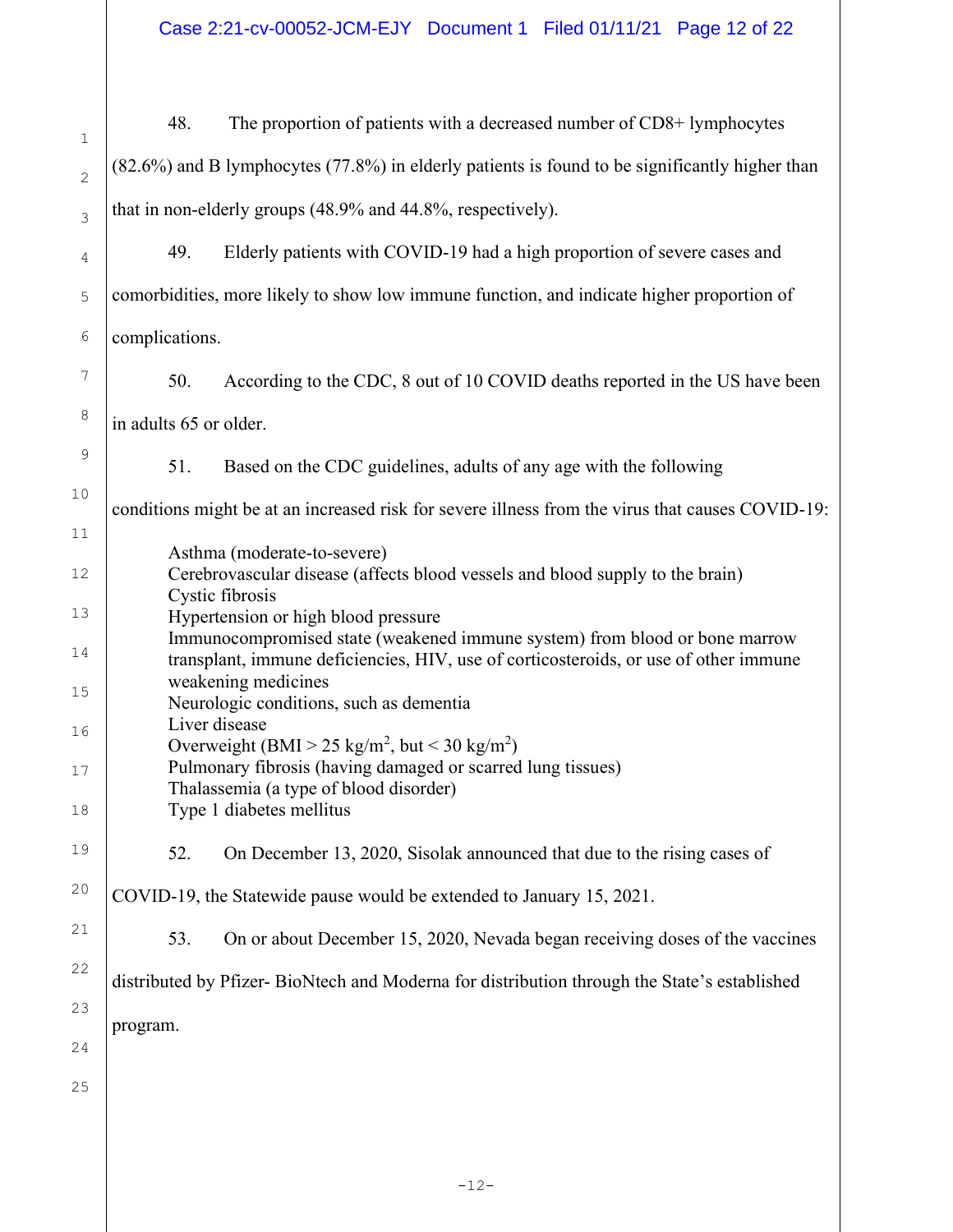54. As of the date of this Complaint, there is a confirmed count of over 250,000.00 COVID-19 cases in Nevada according to the State's metrics published by Nevadahealthresponse.nv.gov., with 19 daily deaths published by same.

55. Approximately over 3,500 people in Nevada have died from coronavirus since March, 2020. Of this population, more than 2,500 of them were over 70; More than 600 were ages 60 to 69. Among those under 40, fewer than 200 have passed away. Nevada's current positivity rate stands at 21%.

 56. Despite having access to the subject empirical and medical data, Defendants deliberately and with an utter disregard for such empirical data, created an arbitrary and capricious Tier system that discriminates against a vulnerable and protected class of citizens and precludes their access to life saving vaccinations.

 57. It is indisputable that Defendants have no viable empirical data to preclude such a vulnerable and protected class from obtaining *priority* vaccinations, specifically when Defendants have earmarked special COVID-19 access to grocery stores to Nevada's elderly population at the inception of the pandemic measures, knowing this classes vulnerability.

 58. Defendants have further engaged in negligent administration of the vaccines with a reckless disregard to the elderly population by hoarding the vaccines distributed to the State and failing to efficiently and productively vaccinate this population group.

 59. Defendants, collectively, continue to engage in a pattern of dubious excuses as to why the vaccinations received by the State of Nevada have not been distributed in an efficient or life-saving manner.

///

///

1

2

3

4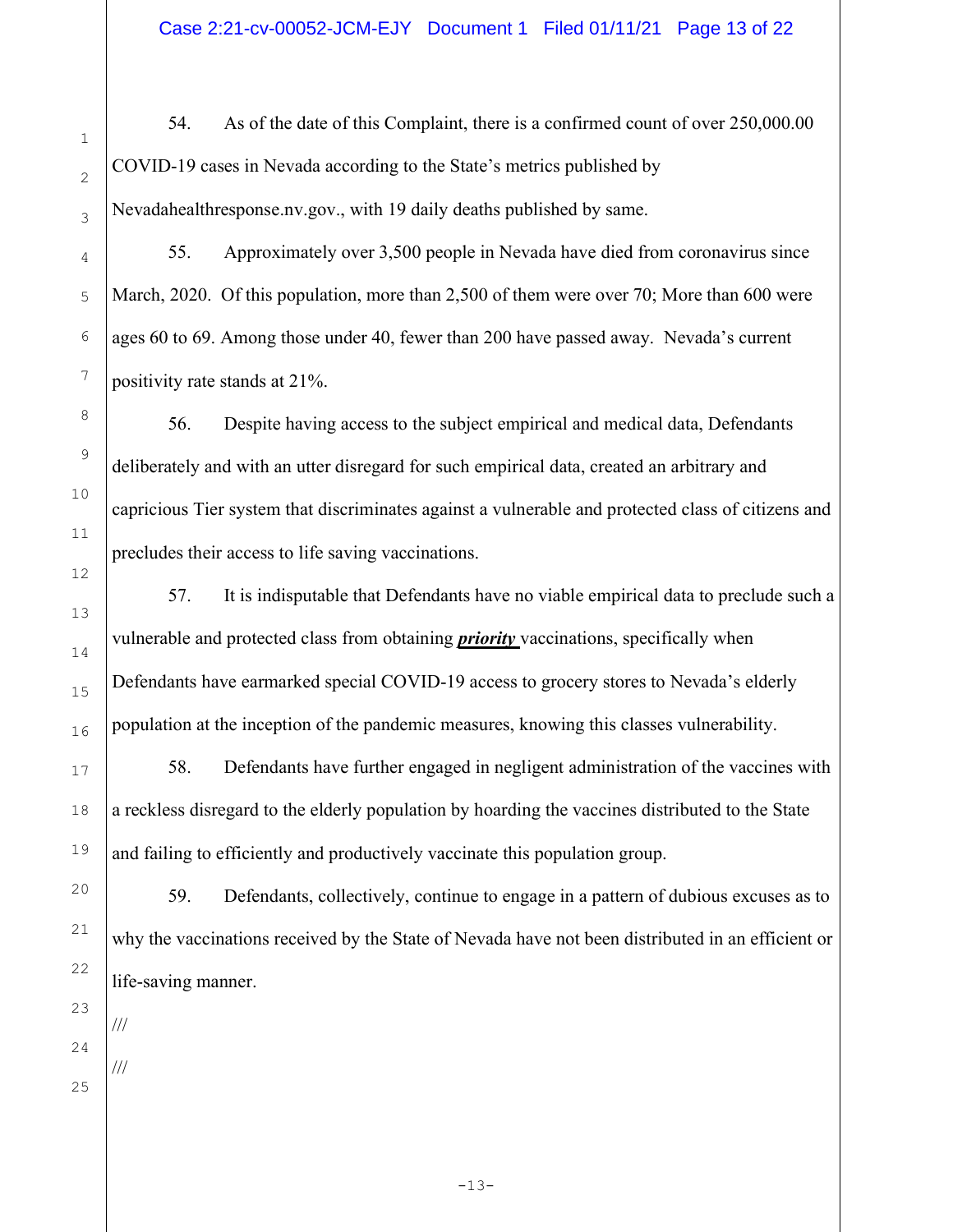## CLAIMS FOR RELIEF

## FIRST CLAIM FOR RELIEF VIOLATION OF THE EQUAL PROTECTION CLAUSE OF THE FOURTEENTH AMENDMENT (Against All Defendants)

 60. Plaintiffs incorporate herein by reference each and every allegation contained in the preceding paragraphs of this Complaint as though fully set forth herein.

 61. The Equal Protection Clause (EPC) of the 14th Amendment declares that "No State… shall deny to any person within its jurisdiction the equal protection of the laws." This guarantee of equal protection is one of the most profound and important statements in the American Constitution.

 62. The right to medical treatment by Nevada's elderly population is a "suspect classification" as to the fundamental right of life, preservation of life and prolonging life.

 63. Defendants establishment of an arbitrary Tier system preventing the elderly population from obtaining the vaccinations is not based on a compelling state interest.

 64. Defendants' arbitrary Tier policy is not narrowly tailored to meet such a compelling government interest.

 65. Defendants arbitrary Tier policy is not the least restrictive means of meeting the State's interest in protecting the elderly population.

 66. It is clear that distribution of the vaccine to the elderly population is the only option of protecting this age group, prolonging and preserving their lives, such that no other viable alternative method for achieving this interest exists.

1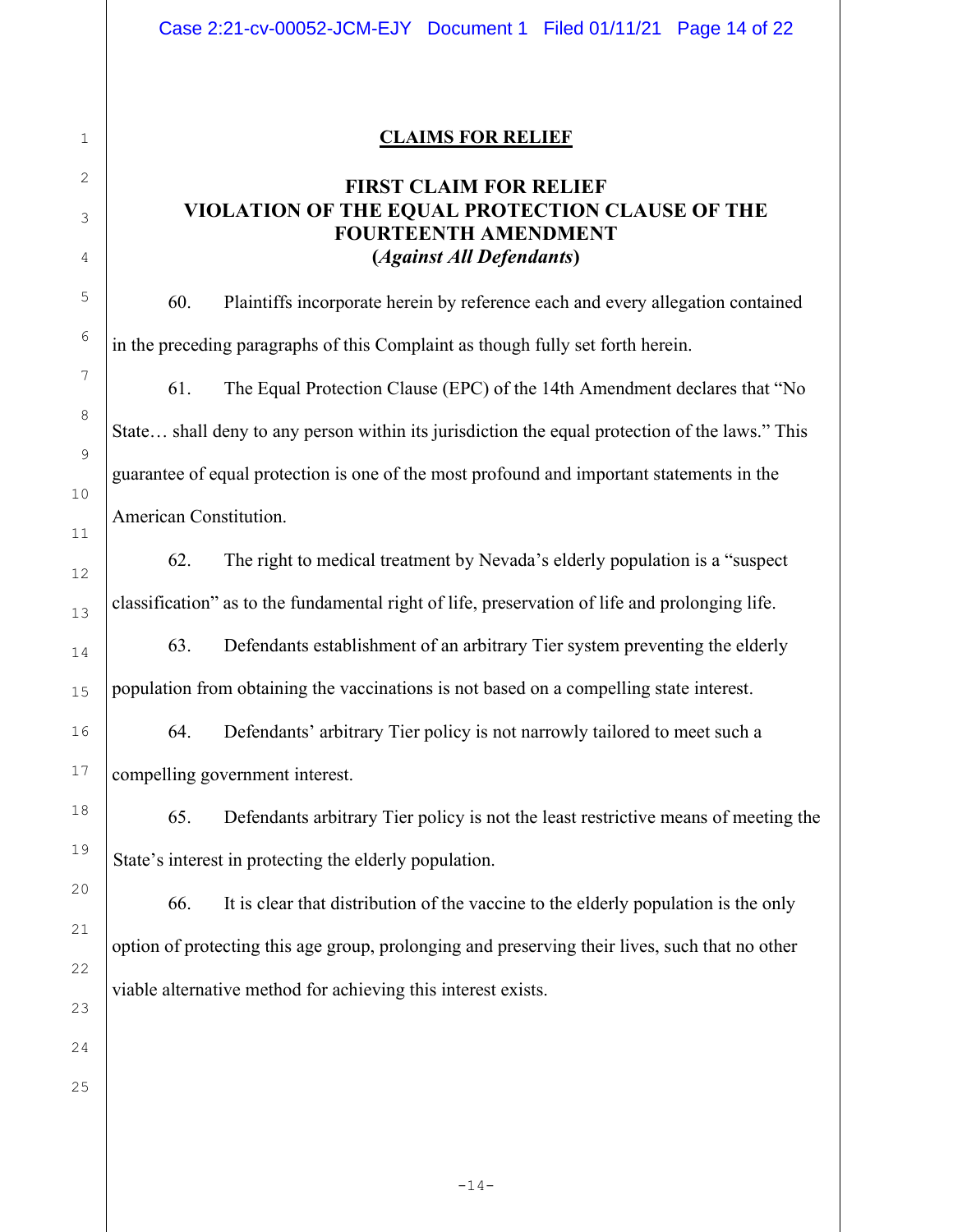67. Defendants cannot satisfy strict scrutiny, because their arbitrary classifications are not narrowly tailored measures that further compelling government interests, for the reasons stated above.

 68. All of the actions taken by Defendants and/or those acting on behalf of Defendants and referred to herein, were done by Defendants while acting under color or state of law and had the effect of depriving Plaintiffs of rights secured by the Constitution and laws of the United States.

 69. Plaintiffs have no adequate remedy at law and will suffer serious and irreparable harm to their constitutional rights unless Defendants are enjoined from implementing and arbitrarily distributing the vaccines received.

 70. Pursuant to 42 U.S.C. §§ 1983 and 1988, Plaintiffs are entitled to declaratory relief and temporary, preliminary, and permanent injunctive relief invalidating and restraining enforcement of the Orders.

 71. Plaintiffs found it necessary to engage the services of private counsel to vindicate their rights under the law. Plaintiffs are therefore entitled to an award of attorneys' fees pursuant to 42 U.S.C. § 1988.

## SECOND CLAIM FOR RELIEF VIOLATION OF FOURTEENTH AMENDMENT PROCEDURAL DUE PROCESS RIGHTS (Against All Defendants)

 72. Plaintiffs incorporate herein by reference each and every allegation contained in the preceding paragraphs of this Complaint as though fully set forth herein.

 73. Plaintiffs are entitled to constitutional protection for certain rights or "liberty interests" related to privacy under the Due process clause of the Fourteenth Amendment.

25

1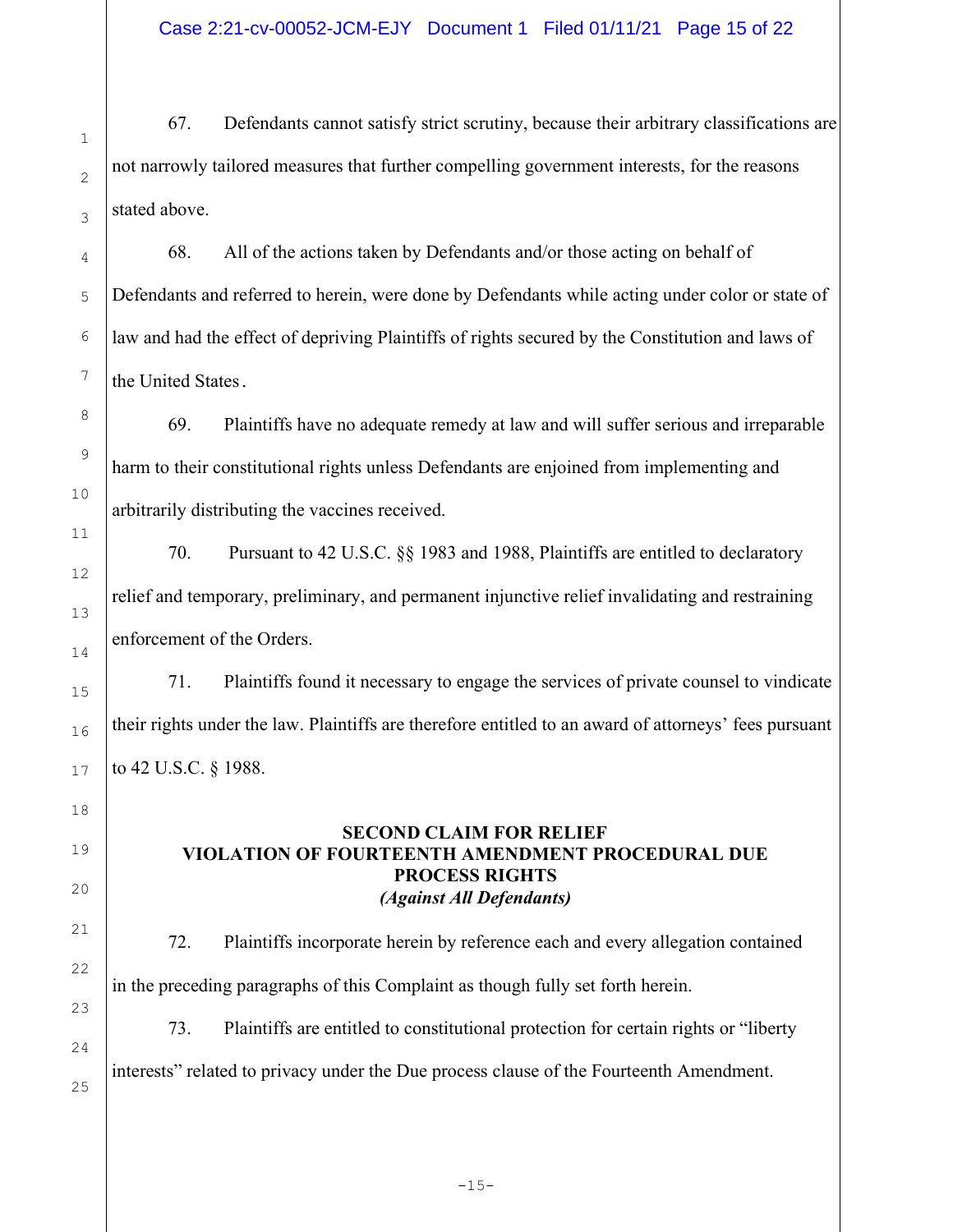Case 2:21-cv-00052-JCM-EJY Document 1 Filed 01/11/21 Page 16 of 22

 74. Plaintiffs' right to privacy under the Fourteenth Amendment includes the right to medical treatment and maintain bodily integrity. See Washington v. Harper, 494 U.S. 210, 221-22 (1990) and Winston v. Lee, 470 U.S. 753, 766-67 (1985).

 75. The Constitution protects Plaintiffs' freedom of choice in medical care, including the right to refuse or receive medical treatment and rights preserving the doctor-patient relationship.

 76. Plaintiffs' have a constitutionally protected liberty interest in their own medical autonomy, especially when those interests are secured by state laws.

 77. Defendants cannot satisfy strict scrutiny, because their arbitrary Tier systems are not narrowly tailored measures that further compelling government interests, for the reasons stated above.

 78. All of the actions taken by Defendants and/or those acting on behalf of Defendants and referred to herein, were done by Defendants while acting under color or state of law and had the effect of depriving Plaintiffs of rights secured by the Constitution and laws of the United States.

 79. Plaintiffs have no adequate remedy at law and will suffer serious and irreparable harm to their constitutional rights unless Defendants are enjoined from implementing and enforcing these Tier systems and precluding vaccinations.

 80. Pursuant to 42 U.S.C. §§ 1983 and 1988, Plaintiffs are entitled to declaratory relief and temporary, preliminary, and permanent injunctive relief invalidating and restraining enforcement of the Tier systems.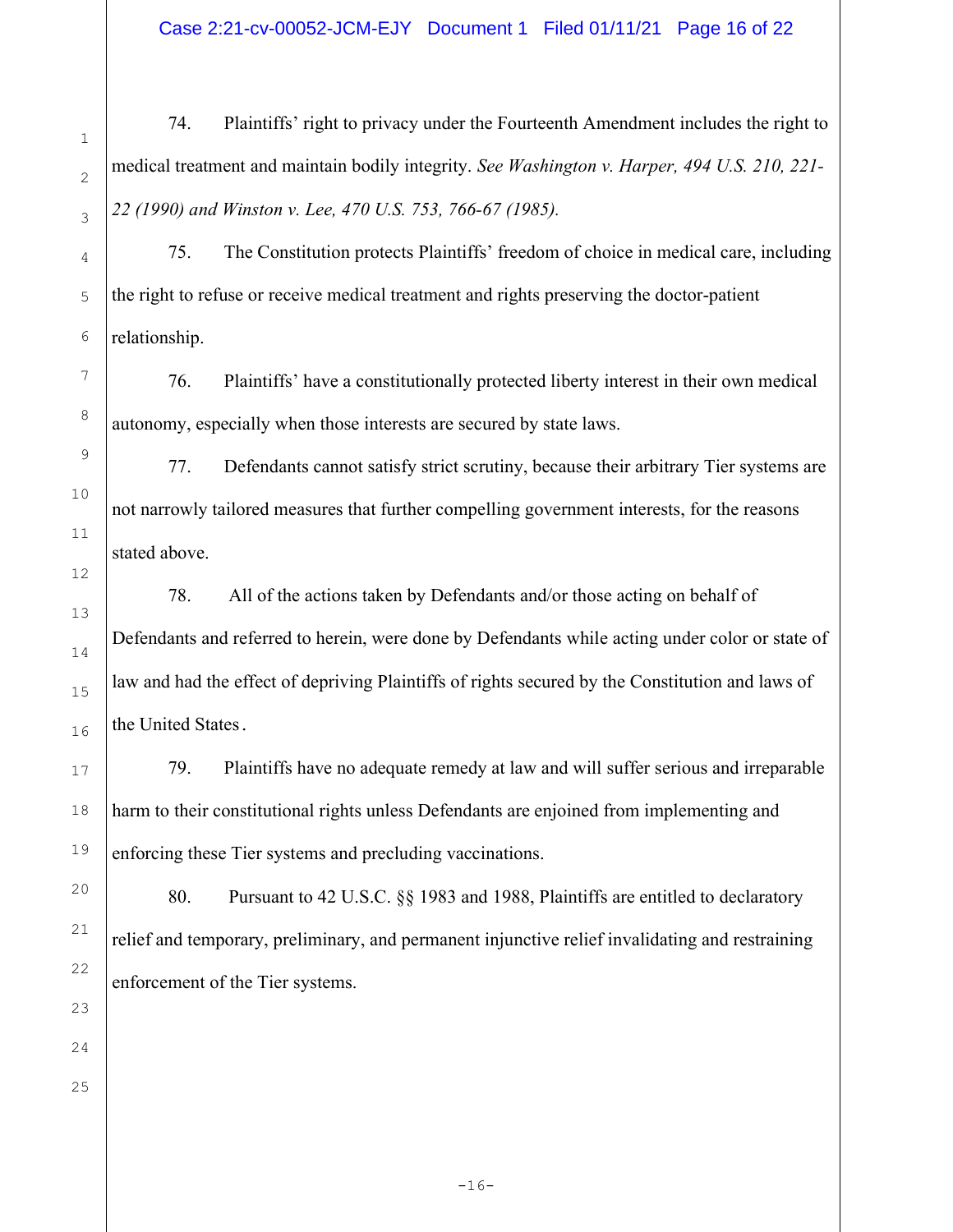81. Plaintiffs found it necessary to engage the services of private counsel to vindicate their rights under the law. Plaintiffs are therefore entitled to an award of attorneys' fees pursuant to 42 U.S.C. § 1988.

## THIRD CLAIM FOR RELIEF VIOLATION OF EIGHTH AMENDMENT PROHIBITION AGAINST CRUEL AND UNUSUAL PUNISHMENT (Against All Defendants)

82. Plaintiffs incorporate herein by reference each and every allegation contained in the preceding paragraphs of this Complaint as though fully set forth herein.

83. The Eighth Amendment to the United States Constitution states, "Excessive bail shall not be required, nor excessive fines imposed, nor cruel and unusual punishments inflicted." 84. Defendants have violated Plaintiffs' Eighth Amendment rights by demonstrating a deliberate indifference to a known, substantial risk of serious harm in violation of clearly established Eighth Amendment rights of which a reasonable person would have known, given the Supreme Court's decisions proscribing the deprivation of medical care to vulnerable and elderly populations.

85. Defendants' policies to delay and to deny care have been intentionally promulgated and executed for financial, political and arbitrary reasons in complete disregard for the medical needs of Plaintiffs and those similarly situated.

86. Defendants' policies and arbitrary Tier structure was not promulgated on the basis of legitimate differences in medical opinion but solely on the basis of political, social and economic considerations and in disregard of the serious medical needs of the elderly population and Plaintiffs herein.

87. Defendants were, at all relevant times, employed by the State of Nevada and acted under color of law to deprive Plaintiffs' constitutionally protected rights including, but not

1

2

3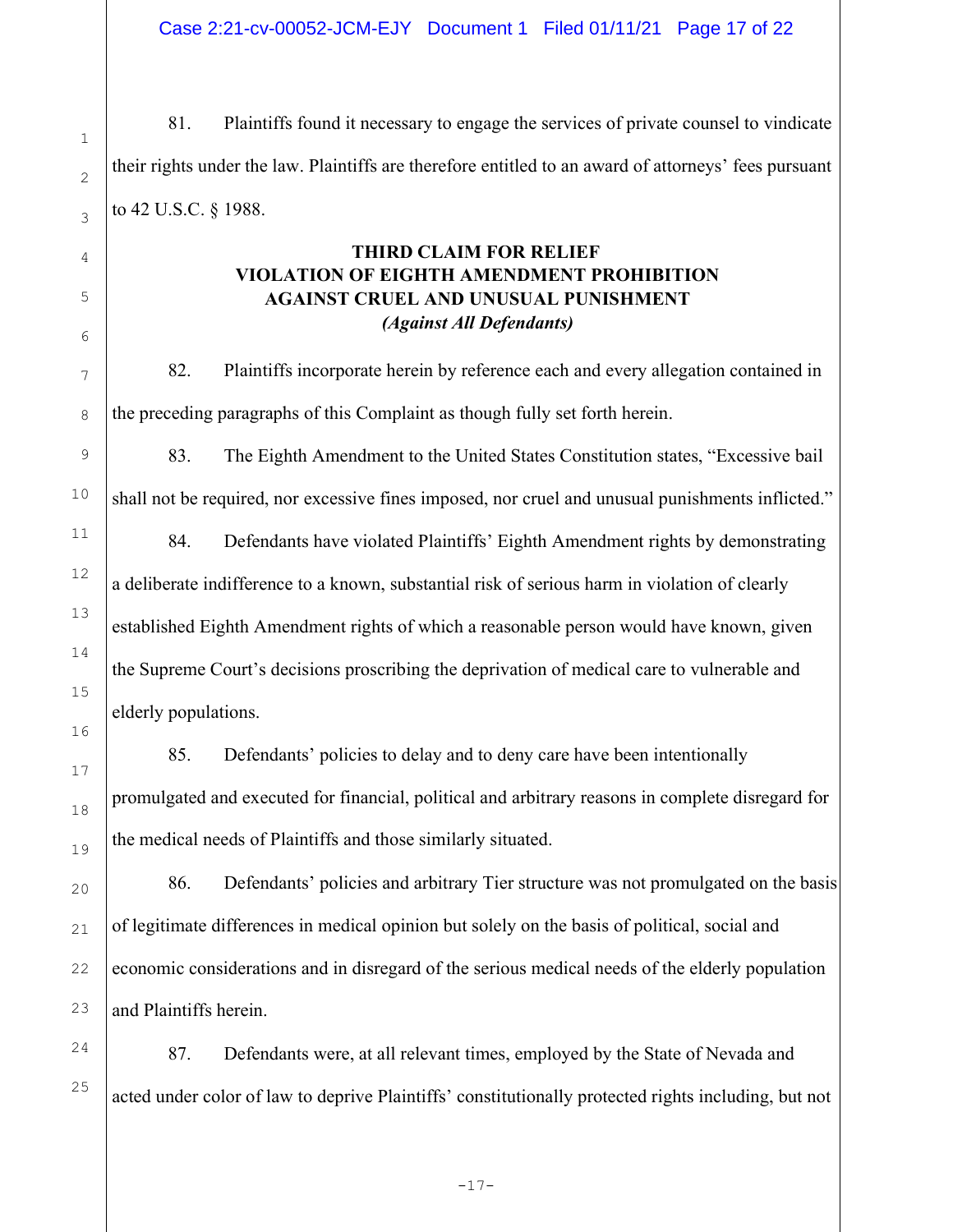limited to, the right to be free of cruel and unusual punishment, guaranteed by the Eighth Amendment to the United States Constitution, made applicable to the states through the Fourteenth Amendment.

88. As alleged herein and above, Defendants' failure to provide Plaintiffs the COVID 19 vaccines constitutes a violation of Plaintiffs Eighth Amendment rights because Defendants are denying and delaying treatment with deliberate indifference to Plaintiffs' serious medical needs.

89. All of the actions taken by Defendants and/or those acting on behalf of Defendants and referred to herein, were done by Defendants while acting under color or state of law and had the effect of depriving Plaintiffs of rights secured by the Constitution and laws of the United States.

90. Plaintiffs have no adequate remedy at law and will suffer serious and irreparable harm to their constitutional rights unless Defendants are enjoined from implementing and enforcing these Tier systems and precluding vaccinations.

91. Pursuant to 42 U.S.C. §§ 1983 and 1988, Plaintiffs are entitled to declaratory relief and temporary, preliminary, and permanent injunctive relief invalidating and restraining enforcement of the Tier systems.

92. Plaintiffs found it necessary to engage the services of private counsel to vindicate their rights under the law. Plaintiffs are therefore entitled to an award of attorneys' fees pursuant to 42 U.S.C. § 1988.

///

///

///

1

2

3

4

5

6

7

8

9

10

11

12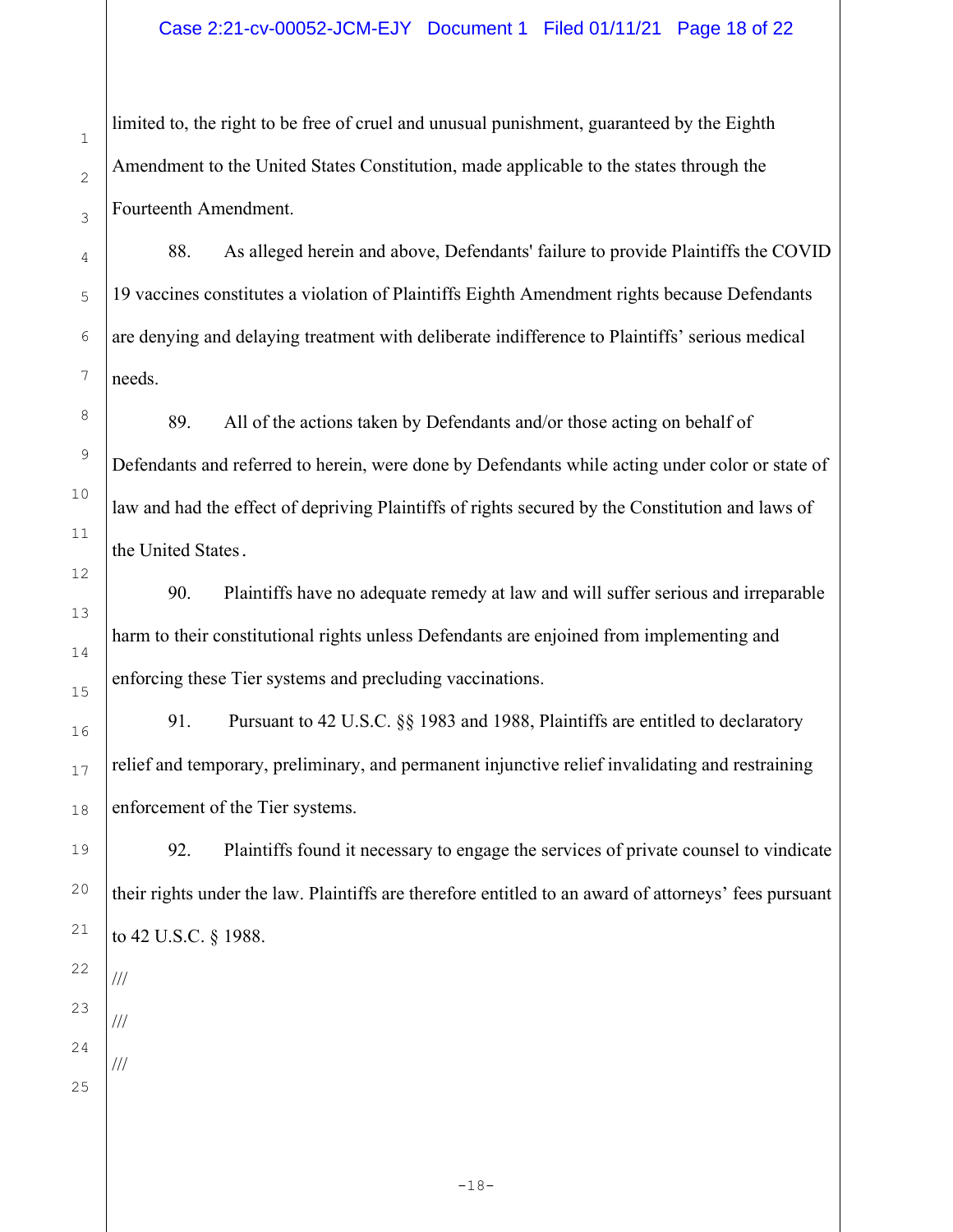1

## FOURTH CLAIM FOR RELIEF VIOLATION OF THE NEVADA CONSTITUTION ARTICLE I DECLARATION OF RIGHTS (Against All Defendants)

 93. Plaintiffs incorporate herein by reference each and every allegation contained in the preceding paragraphs of this Complaint as though fully set forth herein 94. Since 1864, the Nevada Constitution has provided intrinsic and unalienable rights

and liberties to its citizens.

 95. Chief among those rights and liberties are those found in Article 1 of the Nevada Constitution.

 96. Article 1, §1 of the Nevada Constitution provides, in pertinent part: "[A]ll men are by Nature free and equal and have certain inalienable rights among which are those of enjoying and defending life and liberty; Acquiring, Possessing and Protecting property and pursuing and obtaining safety and happiness[.]

 97. Similarly, Article I, §8 provides No person shall be deprived of life, liberty, or property, without due process of law.

 98. Defendants' arbitrary allocation of vaccines according to arbitrary Tiers and prevention of vaccinations have interfered with Plaintiffs' rights and liberties as set forth under Article 1, §1 of the Nevada Constitution.

 99. Plaintiffs have no adequate remedy at law and will suffer serious and irreparable harm to their constitutional rights unless Defendants are enjoined from implementing and enforcing this arbitrary Tier vaccine allocation.

 100. Plaintiffs have found it necessary to engage the services of private counsel to vindicate their rights under the law. Plaintiffs are entitled to an award of attorney's fees thereon.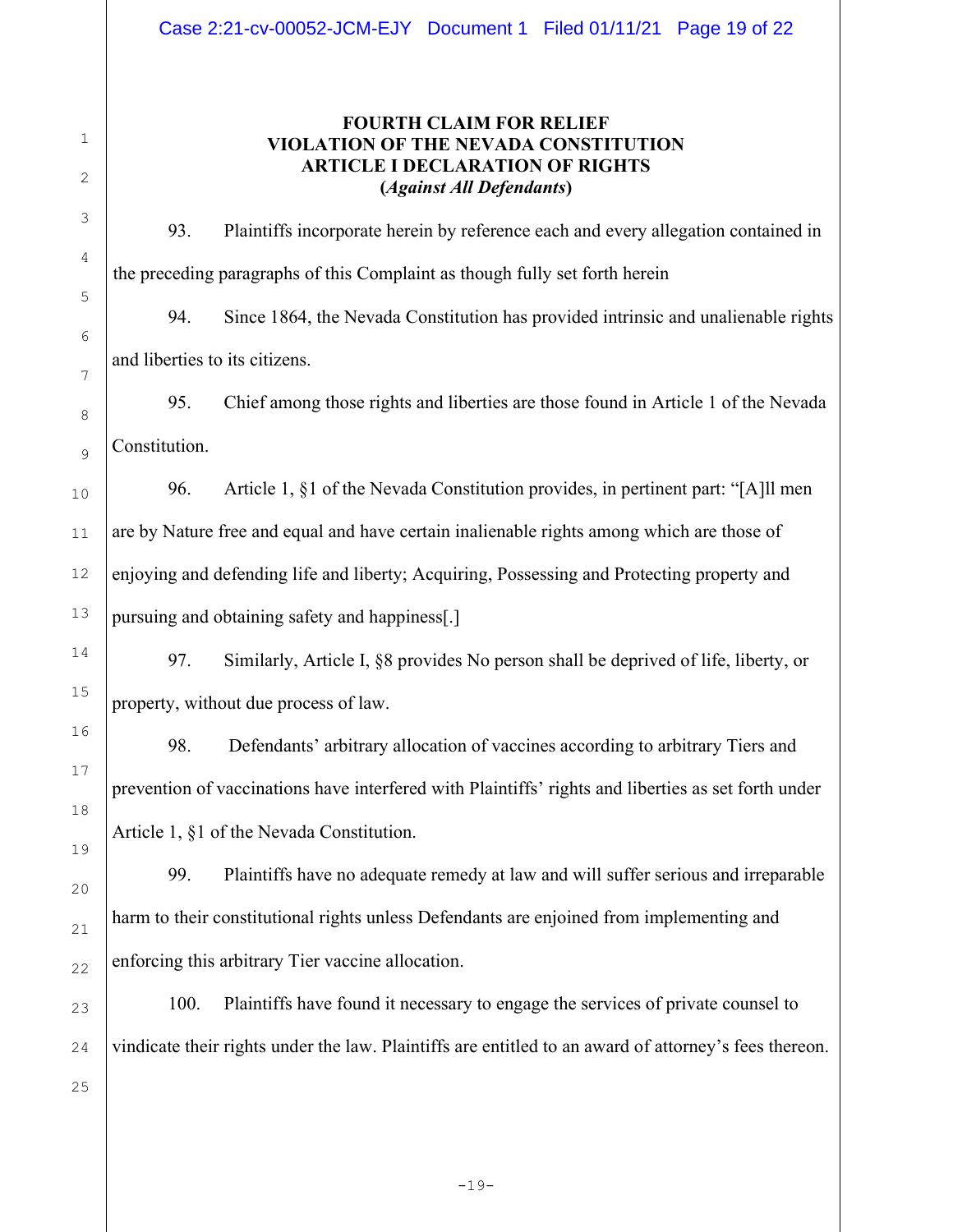| 1<br>2   |                                                                                       | <b>FIFTH CLAIM FOR RELIEF</b><br>VIOLATION OF THE NEVADA CONSTITUTION<br>Right to Life (Nev. Const. Art. $1, § 8$ )<br>(Against All Defendants) |  |  |  |
|----------|---------------------------------------------------------------------------------------|-------------------------------------------------------------------------------------------------------------------------------------------------|--|--|--|
| 3        | 101.                                                                                  | Plaintiff incorporates herein by reference each and every allegation contained                                                                  |  |  |  |
| 4<br>5   |                                                                                       | in the preceding paragraphs of this Complaint as though fully set forth herein.                                                                 |  |  |  |
| 6        | 102.                                                                                  | Article 1, Section 8 of the Nevada Constitution provides, in pertinent part: "No                                                                |  |  |  |
| 7        | person shall be deprived of life, liberty, or property, without due process of law. " |                                                                                                                                                 |  |  |  |
| 8<br>9   | 103.                                                                                  | Plaintiffs have a constitutional right to prolonged life through medical treatment,                                                             |  |  |  |
| 10       |                                                                                       | including receiving vaccinations located in the State of Nevada for distribution to preserve said                                               |  |  |  |
| 11<br>12 | life.                                                                                 |                                                                                                                                                 |  |  |  |
| 13       | 104.                                                                                  | Defendants have precluded Plaintiffs from receiving medical treatment that                                                                      |  |  |  |
| 14       |                                                                                       | preserves and prolongs their life.                                                                                                              |  |  |  |
| 15<br>16 | 105.                                                                                  | Plaintiffs have no adequate remedy at law and will suffer serious and                                                                           |  |  |  |
| 17       |                                                                                       | irreparable harm to their constitutional rights unless Defendants are enjoined from                                                             |  |  |  |
| 18       |                                                                                       | implementing the arbitrary Tier system which prevents their vaccinations.                                                                       |  |  |  |
| 19<br>20 | 106.                                                                                  | Plaintiffs have found it necessary to engage the services of private counsel to                                                                 |  |  |  |
| 21       |                                                                                       | vindicate their rights under the law. Plaintiffs are therefore entitled to an award of attorney                                                 |  |  |  |
| 22       | fees and costs thereon.                                                               |                                                                                                                                                 |  |  |  |
| 23       |                                                                                       |                                                                                                                                                 |  |  |  |
| 24<br>25 |                                                                                       |                                                                                                                                                 |  |  |  |
|          |                                                                                       |                                                                                                                                                 |  |  |  |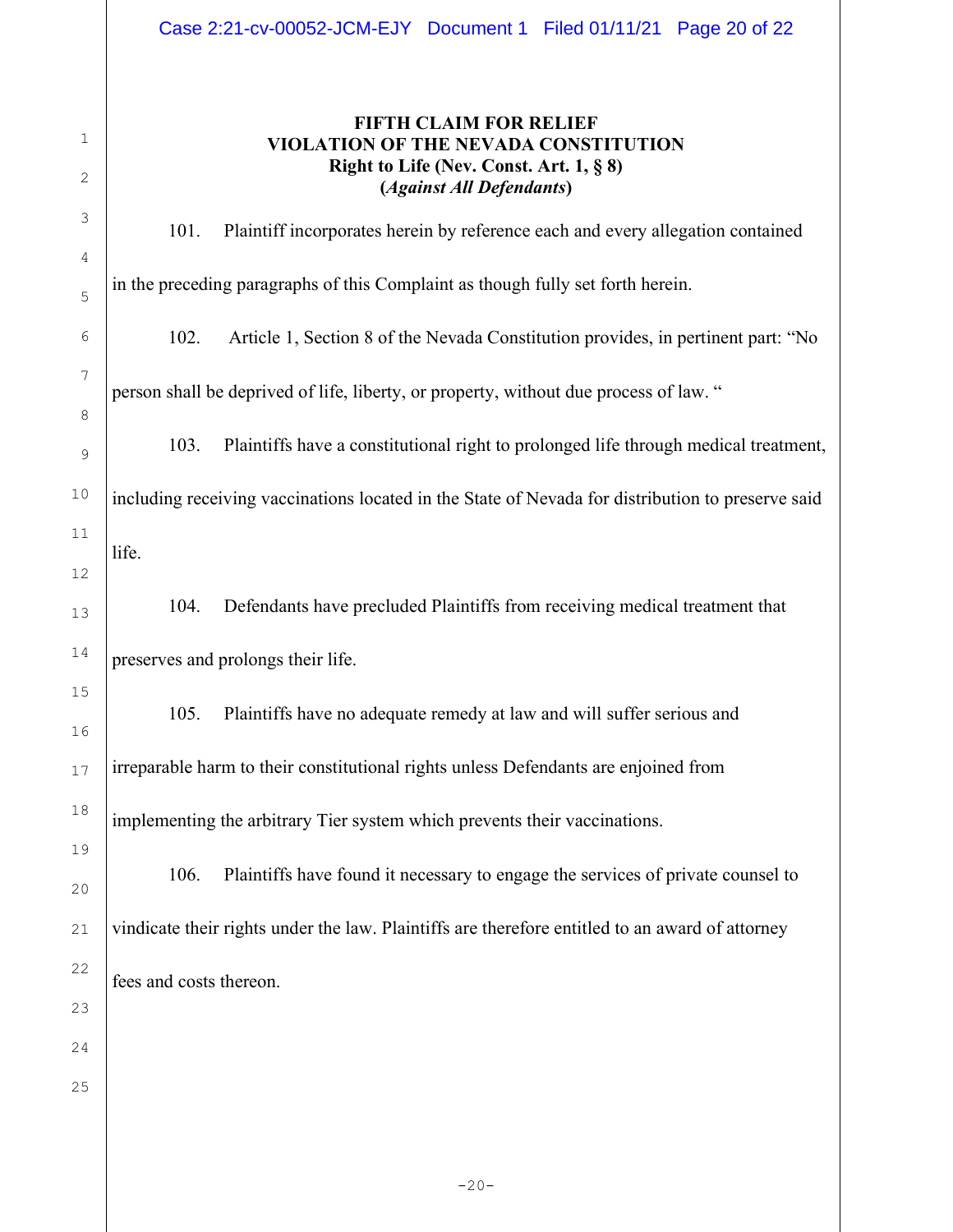# 2 3

4

5

6

7

8

9

10

11

12

13

14

15

16

17

18

19

20

21

22

23

24

25

1

## REQUESTED RELIEF

WHEREFORE, Plaintiffs respectfully prays that this Court grant the following relief.

1. An immediate hearing on Plaintiffs' Motion for Temporary Restraining Order, and, upon hearing, enter an Order restraining Defendants from further withholding vaccinations to the Elderly Communities of the State of Nevada.

 2. Permanently enjoin Defendants and all persons and entities in active concert or participation with Defendants from dilatory distribution and use of the vaccines.

 3. Issue a TRO and a preliminary injunction preventing Defendants from enforcing or implementing their arbitrary Tiered vaccine program until this Court decides the merits of this lawsuit.

 4. Permanently enjoin Defendants and all persons and entities in active concert or participation with Defendants from enforcing the allocation of vaccines in accordance with their Tier program unless they comply with all procedural and substantive due process requirements of the U.S. Constitution.

 5. Award Plaintiffs damages arising out of their Section 1983 Claims, and 6. For an award of reasonable attorney's fees and his costs on his behalf expended as to such Defendants pursuant to the Civil Rights Act of 1871, 42 U.S.C. Section 1988.

7. Such other relief as the Court deems just and proper.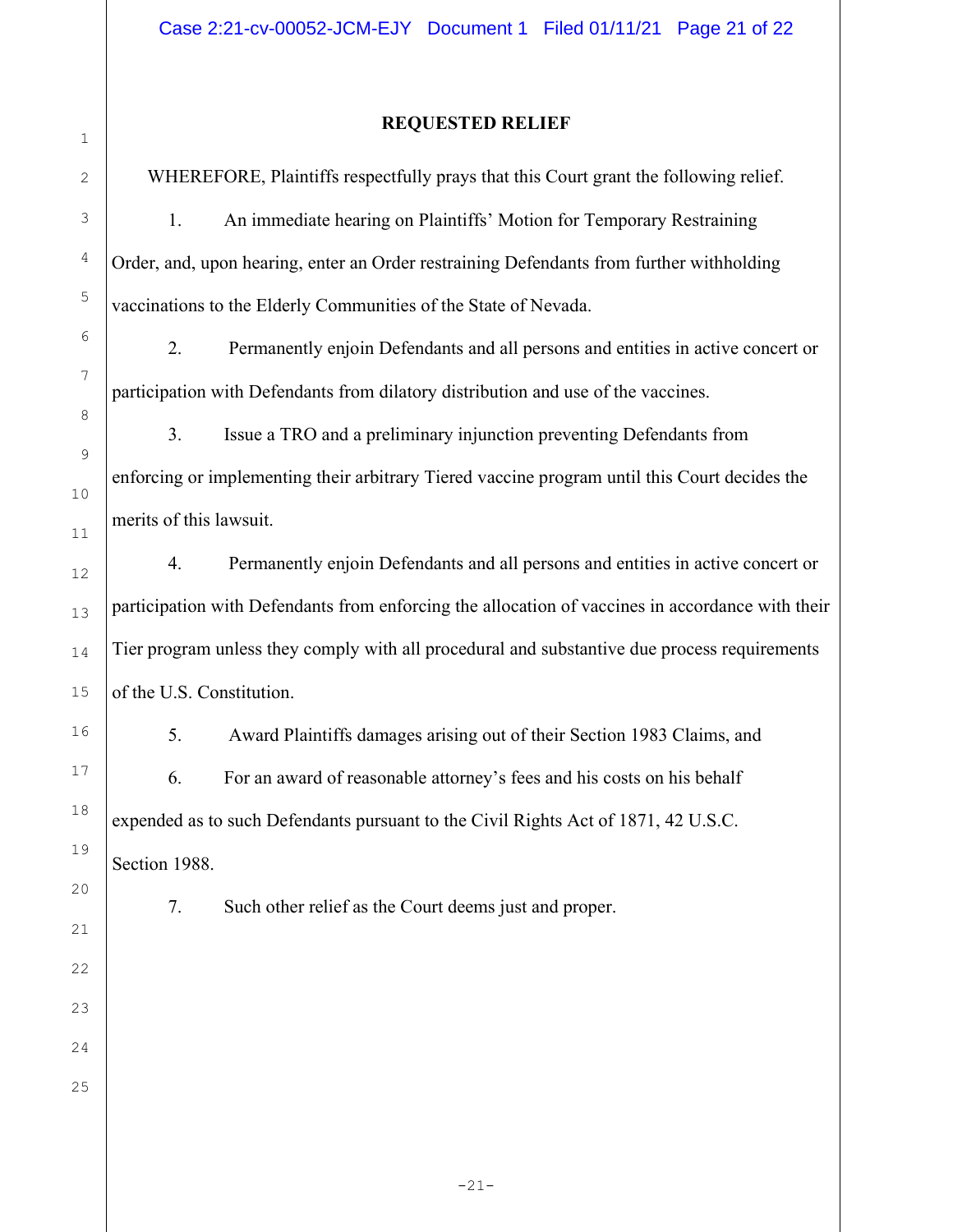| $\mathbf 1$    |                                                                              |
|----------------|------------------------------------------------------------------------------|
| $\mathbf{2}$   | <b>JURY TRIAL DEMAND</b>                                                     |
| $\mathfrak{Z}$ | Plaintiffs hereby demand a trial by jury on all counts so triable.           |
| $\overline{4}$ | Dated this 11th day of January, 2021                                         |
| $\mathsf S$    | <b>CHATTAH LAW GROUP</b>                                                     |
| 6              |                                                                              |
| 7              | /s/ Sigal Chattah<br>SIGAL CHATTAH, ESQ.                                     |
| $\,8\,$        | Nevada Bar No.: 8264<br><b>CHATTAH LAW GROUP</b>                             |
| 9<br>$10$      | 5875 S. Rainbow Blvd. #203<br>Las Vegas, Nevada 89118<br>Tel.:(702) 360-6200 |
| 11             | <b>Attorney for Plaintiffs</b>                                               |
| $12$           |                                                                              |
| 13             |                                                                              |
| 14             |                                                                              |
| $15\,$         |                                                                              |
| 16             |                                                                              |
| $17$           |                                                                              |
| 18             |                                                                              |
| 19             |                                                                              |
| 20             |                                                                              |
| 21             |                                                                              |
| 22             |                                                                              |
| 23             |                                                                              |
| 24             |                                                                              |
| 25             |                                                                              |
|                |                                                                              |